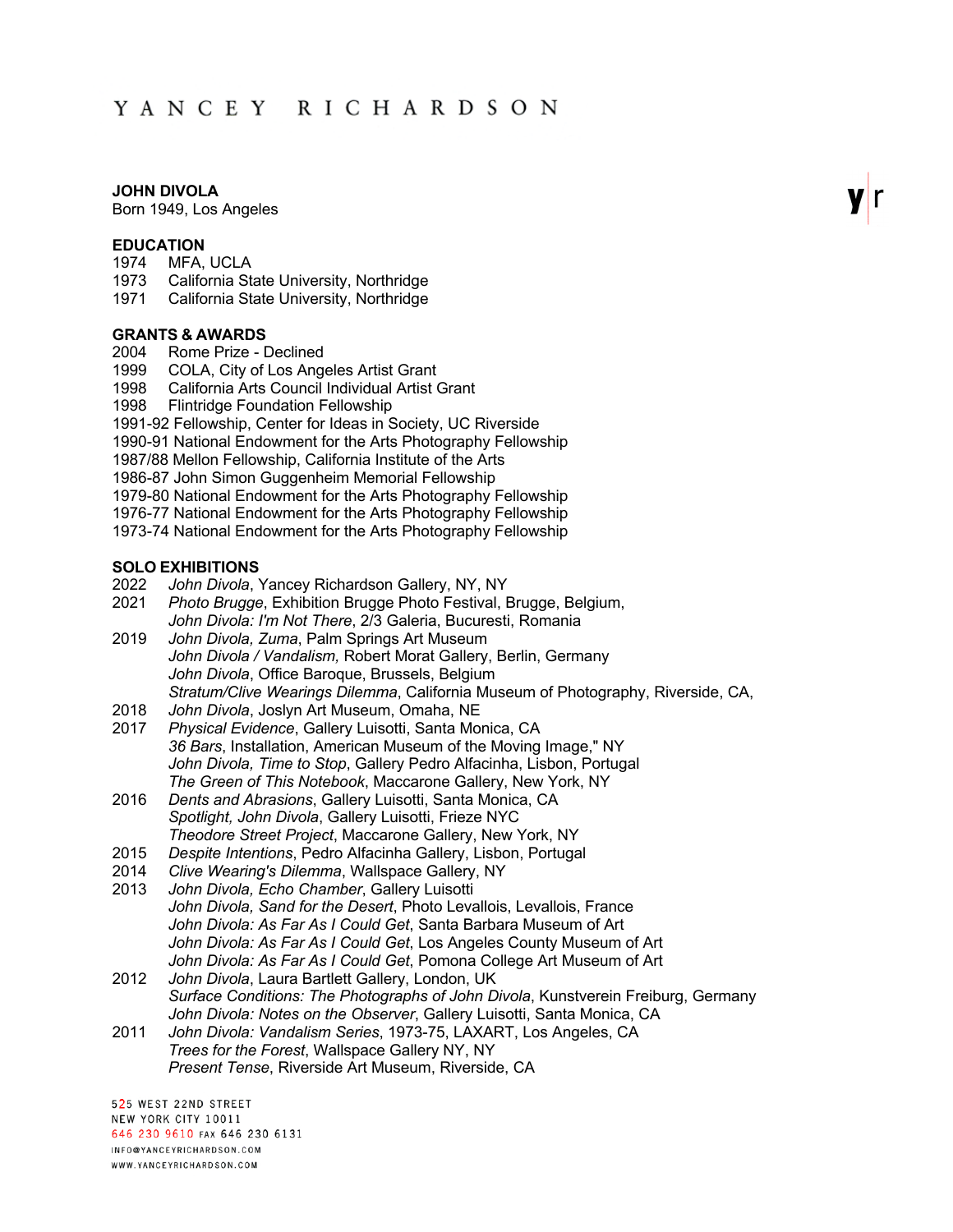- 2010 *The Green of this Notebook*, LAXART, Los Angeles,CA
- 2009 Gallery Luisotti, Santa Monica, CA
- 2007 Edenhurst Gallery, Palm Desert, California, Gail Gibson Gallery, Seattle Washington
- 2006 Charles Cowles Gallery, New York, NY, NY Patricia Faure Gallery, Los Angeles, California Blue Sky Gallery, Portland, Oregon
- 2005 Arles Recontres De La Photographie, Espace Van Gogh, Arles, France *Artificial Nature,* Gail Gibson Gallery, Seattle, Washington
- 2004 Charles Cowles Gallery, NY, NY
- 2003 Patricia Faure Gallery, Los Angeles, CA
- 2002 G. Gibson Gallery, Seattle, Washington
- 2001 Marella Arte Contemporanea, Milan, Italy Patricia Faure Gallery, Los Angeles, CA Janet Borden Gallery, NY, New York Palm Springs Museum of Art, Jorgensen Gallery, Palm Springs, CA,
- 2000 Patricia Faure Gallery, Los Angeles, CA
- 1999 G. Gibson Gallery, Seattle, Washington Blue Sky Gallery, Portland, Oregon
- 1998 Patricia Faure Gallery, Los Angeles, CA
- 1997 Wooster Gardens, New York, NY Jessica Fredericks Gallery, NY, NY
- 1996 Rena Bransten Gallery, San Francisco, California
- 1995 Patricia Faure Gallery, Los Angeles, California Jan Kesner Gallery, Los Angeles, California
- 1994 Southern Illinois University at Carbondale, Carbondale, Illinois
- 1993 Gail Gibson Gallery, Seattle, Washington
- 1992 Jan Kesner Gallery, LA, California Jayne Baum Gallery, NYC, NY Rewdex Contemporary Art Gallery, Kyoto, Japan
- 1991 University Art Gallery, University of California, Riverside, CA
- 1990 Galerie Niki Diana Marquardt, Paris, France Jayne Baum Gallery, New York, NY Jan Kesner Gallery, Los Angeles, California
- 1989 Jayne Baum Gallery, New York, NY
- 1989 Richard Green Gallery, Los Angeles, California
- 1988 Blue Sky Gallery, Portland, Oregon
- 1987 Seibu Gallery, Tokyo, Japan Photo Interform, Osaka, Japan Gallery Min, Tokyo, Japan
- 1986 Jayne Baum Gallery, New York, NY
- 1985 *John Divola, Selected Work, 1974-85*, Los Angeles Municipal Art Gallery, Barnsdall Park, Los Angeles, California *Film in the Cities*, St. Paul, Minnesota
- Jones Troyer Gallery, Washington, DC
- 1984 Susan Spiritus Gallery, Newport Beach, California
- 1983 The Center for Creative Photography, University of Arizona, Tucson, Arizona
- 1982 University of New Mexico Art Museum, Albuquerque, New Mexico
- 1981 Gallerie Del Cavallino, Venice, Italy Northern Kentucky University, Highland Heights, Kentucky

525 WEST 22ND STREET

NEW YORK CITY 10011

646 230 9610 FAX 646 230 6131

INFO@YANCEYRICHARDSON.COM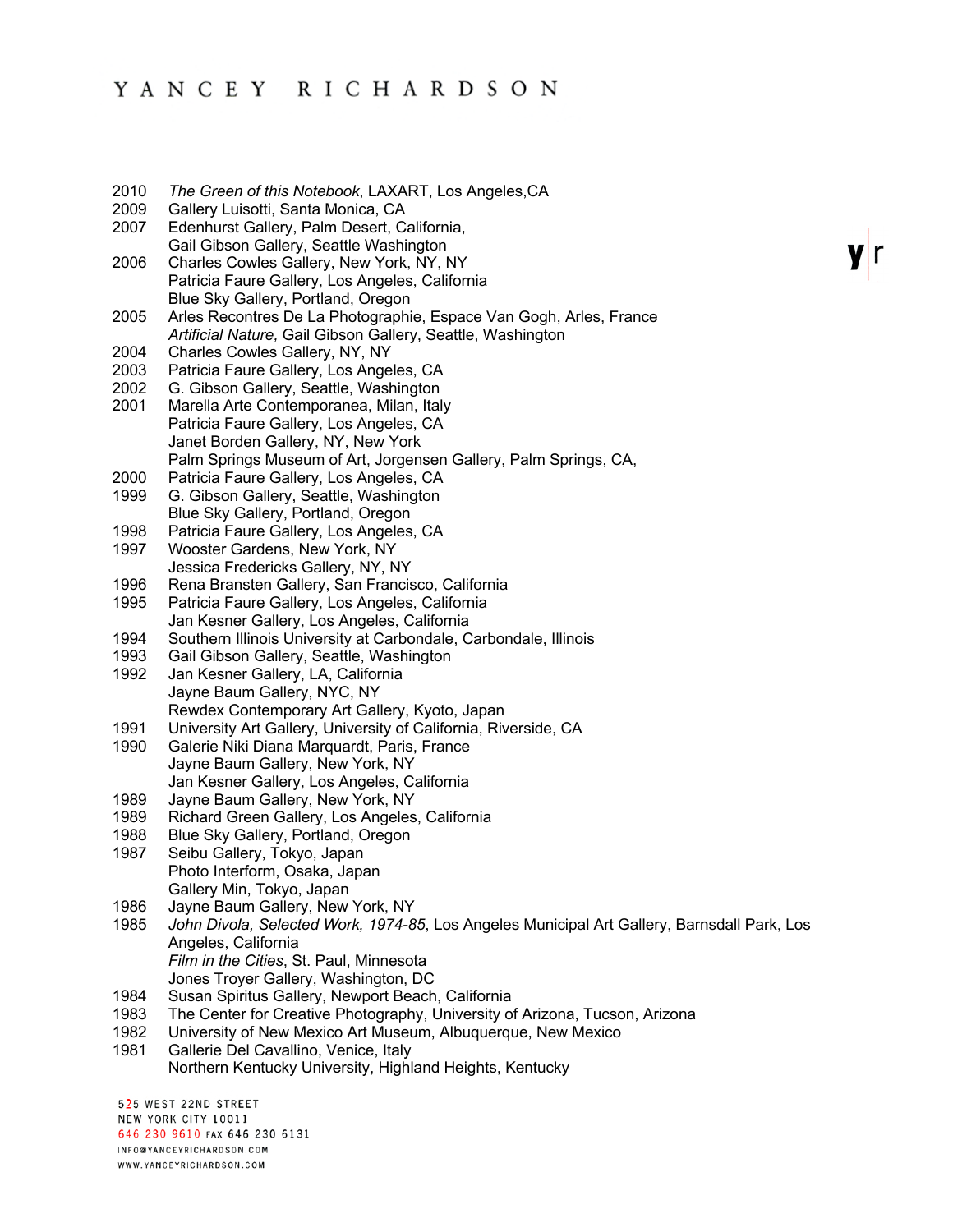- 1980 The Photographers Gallery, Melbourne, Australia Robert Freidus Gallery, New York, New York Grapestake Gallery, San Francisco, California Lightwork, Syracuse, New York, NY Paul Cava Gallery, Philadelphia, Pennsylvania Catskill Center for Photography, Woodstock, New York
- 1979 Madison Art Center, Madison, Wisconsin Henry Gallery, University of Washington, Seattle, Washington Camera Obscura, Stockholm, Sweden Blue Sky Gallery, Portland, Oregon Print Galleri, Copenhagen, Denmark Vision Gallery, Boston, Massachusetts
- 1978 Los Angeles Institute of Contemporary Art, Los Angeles, California Image Gallery, Aarhus, Denmark
- 1976 The Center for Creative Photography, University of Arizona, Tucson AZ Camerawork Gallery, Cincinnati, Ohio
- 1975 Visual Studies Workshop, Rochester, New York

#### **TWO PERSON EXHIBITIONS**

- 2022 *John Divola & Frederick Sommer*, Heroes Gallery, NYC
- 2018 *Grounded,* with Zoe Crosher, El Sugundo Museum of Art, Los Angeles, CA
- 2018 *Neil Campbell & John Divola*, Office Baroque, Nrussels, Belgium
- 2017 *John Divola & Lydia Giford*, Maccarone Gallery, Art Basel /Feature, Basel, Switzerland
- 2011 John Divola & Amir Zaki, Angles Gallery, Los Angeles, CA
- 2010 with Cyprien Gaillard, Laura Bartlett Gallery, London, UK
- 1998 *Desapercibidos*, (Wim Winders and John Divola), Museo de Arte Carrillo Gil, Mexico City, Mexico
- 1991 Turner/Krull Gallery, Los Angeles, California (with Robert Adams)
- 1988 Mitchell Museum, Mt. Vernon, Illinois (with Chris Koules)
- 1988 With Jack Fulton, Oakland Museum of Art, Oakland, CA
- 1987 Eileen Cowin & John Divola: New Work, traveling, commenced in 1985, La Jolla Museum of Contemporary Art, La Jolla, CA
- 1986 Madison Art Center, Madison, Wisconsin Halle Sud, Geneva, Switzerland
- 1985 Arvada Center for the Arts and Humanities, Arvada, CO
- 1981 with William Paris, Northlight Gallery, Arizona State University, Tempe, Arizona
- 1980 Color Transformations, "Jo Ann Callis and John Divola," University Art Gallery, University of California at Berkeley

#### **SELECTED GROUP EXHIBITIONS**

- 2022 *A History of Photography: Selections From the Museums Collection*, The Museum of Fine Arts Houston, March -August 7th 2023.
- 2022 *Nocturnal*, curated by Joey Morris, Torrance Art Museum, Torrence, CA, & Fellows of Contemporary Art, LA, CA. January 22- March 12
- 2022 *The Constructed Photograph*, Santa Barbara Museum of Art, Santa Barbara, CA, ongoing
- 2021 *Art of Illusion*, Nelson-Atkins Museum, Kansas City, MO. October 22 April 24, 2022
- 2021 Arcoop Wall Project, Carouge, Switzerland, September 25 October 10th
- 2021 *Reassembly*, Nordenhake Gallery, Stockholm, Sweden, March 11\_April 30th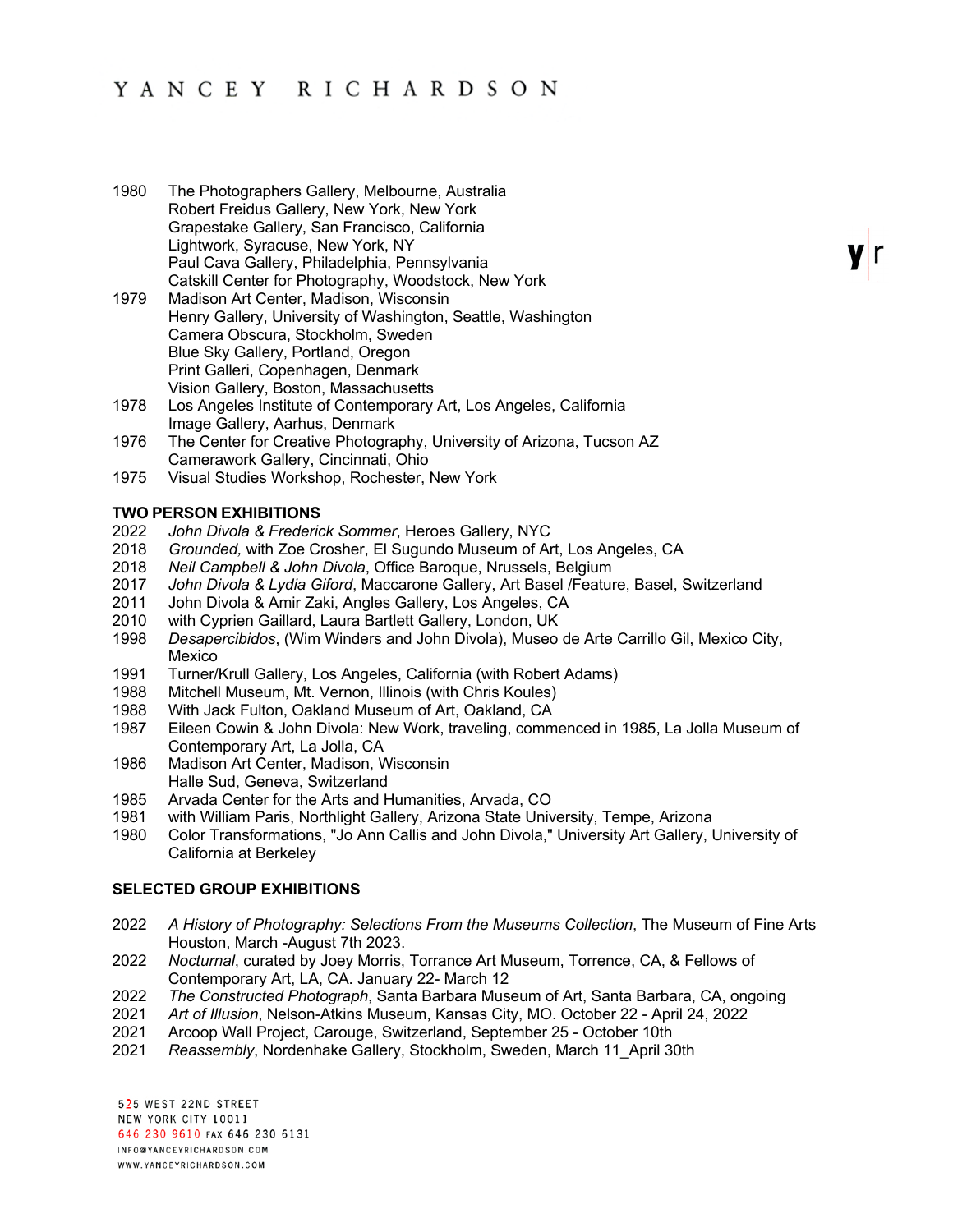- *Golden Hour: California Photography from LACMA*, MoAH, Lancaster, CA, Feb. 7th travel to Riverside Art Museum and California State University Northridge.
- *A Brief History of Photography Through Landscape*, Norton Museum of Art, Florida
- *Cito, Longe, Tarde*, Haynes Gallery. San Francisco, CA
- *42x60*, Art in public spaces, Paris, France
- *Art Since 1948*, Krannert Art Museum, Illionis
- *Cito, Longe, Tarde*, Haynes, Chicago
- *Mere Skyn*, CAPC Bordeaux, musée d'art contemporain de Bordeaux, France
- 
- *When Images Collide*, Willhelm Hack Museum, Ludwigshafen am Rhein, Germany. *The Lives and Loves of Images*, 2020 Biennale für aktuelle Fotografie in Mannheim, Ludwigshafen, Heidelberg, Germany.
- *Art of Illusion: Photography and Perceptual Play*, Nelson-Atkins Museum, Kansas City, MO

r

- *Fact and Fiction in Contemporary Photography*, Joslyn Art Museum, Omaha, Nebraska
- *Doesn't Whine By Blue Moon*, Ochi Projects, Los Angeles, California
- *Southland*, Gallery Luisotti, Santa Minica, CA
- *LA On Fire*, Wilding Cran Gallery, Los Angeles, CA
- *A Breif History of Photography Through Landscaape*, Norton Museum of Art, Florida
- *Construct NYC*, Martynas Mazvydas National Library of Lithuania
- In Conversation: Black, Sheldon Museum of Art, Lincoln, Nebraska
- *Smoke and Mirrors*, AF Projects, Los Angeles, CA
- *Life is a Highway: Art and American Car Culture*, Toledo Museum of Art
- *Once. Again. Photographs in Series*, Getty Museum, Los Angeles
- *You Art Here*, New Orleans Museum of Art
- *A History of Photography, Selections From The Museum's Collection*, The Museum of Fine Arts, Houston, TX
- *You Are Here: A Brief History of Time and Place*, The New Orleans Museum of Art
- *In the Sunshine of Neglect*, UCR Califorrnia Museum of Photography and the Riverside Art Museum.
- *Framing Time*, DENK Gallery, Los Angeles, CA
- *Unsettled : Art on the New Frontier*, Palm Springs Art Museum, California
- *Forsaken Utopias: Photographs from the OCMA Permanent Collection,* Orange County Museum of Art, Santa Anna, California
- *California Cool*, National Gallery of Australia, Canberra, Australia,
- *The Marvellous Cacophony*, The 57th October Salon, Belgrade, Serbia
- *No Time*, McEvoy Foundation For the Arts, San Francisco, CA
- *Approaching Landscape*, Sheldon Museum of Art, Lincoln, Nebraska
- *40 years of Discovery: Gifts of Clint Willour*, The Museum of Fine Arts Houston
- *Collecting the Edge*, Nora Eccles Harrison Museum of Art, Logan, Utah
- *The Shape of Light, 100 years of Photography and Abstarct Art*, Tate Modern, London, UK
- *Journey Through The Desert - The Road Less Traveled*, Palm Springs Art Museum in Palm **Desert**
- *Acts of Translation*, MMAG Foundation, Amman, Jordan
- *Serralves Collection: New Lines, Images, Objects*, Serralves Museum, Portugal
- *Collapsing Stage*, The Todd Madigan Gallery, CSU Bakersfield
- *Making Home: Contemporary Works From The DIA*, Detroit Institute of Arts, Detroit, Michigan,
- *Binet, Divola, & Storrchle*, Ampersand, Lisbon, Portugal
- *No Transport, John Divola, Don Dudley, Nathalie Du Pasquier, Peter Halley, Jan Groover*, Superdekota, Ixelles, Belgium
- 2017 Permanent collection gallery, Art Institute of Chicago
- *Golden State*, Marianne Boesky Gallery, New York, NY

525 WEST 22ND STREET

NEW YORK CITY 10011

646 230 9610 FAX 646 230 6131

INFO@YANCEYRICHARDSON.COM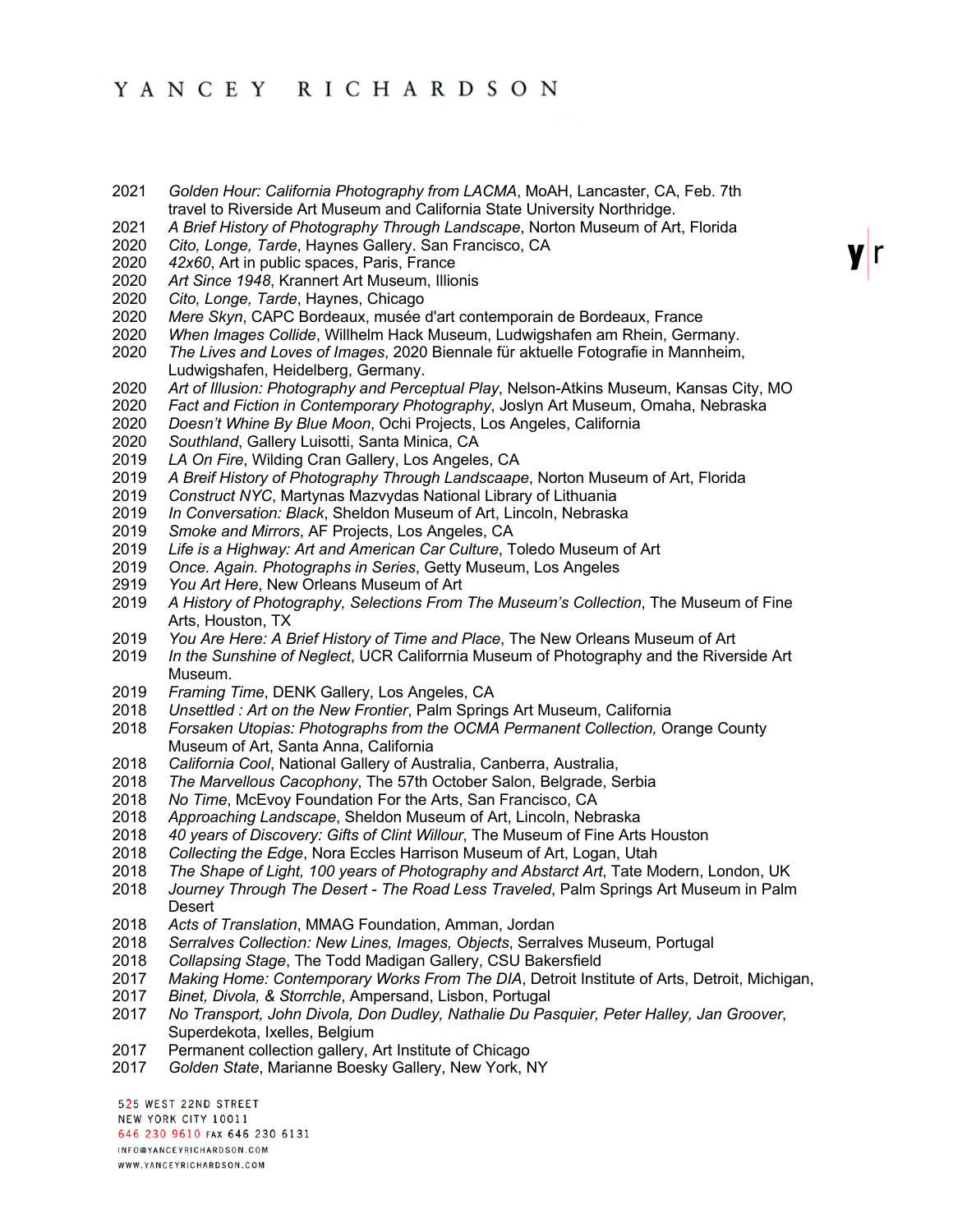- *Whitney Biennial 2017*, Whitney Museum of American Art, New York, NY
- *Autophoto*, Fondation Cartier pour l'art contemporain, Paris, France
- *Recent Photography Acquisitions*, Portland Art Museum, Portland, Oregon
- *Los Angeles As Fiction*, Astrup Fearnley Museet, Olso, Norway. Traveling to MCA, Lyon, France,
- *Strength in Numbers: Photography in Groups*, Gallery One, Carnegie Museum of Art, July 23, 2016–February 6, 2017

r

- *How Things Sould Be Done*, Clement & Schneider, Bonn, Germany, 6/24-9/1
- *Ansel Adams to Edward Weston: Celebrating the Lagacy of David H. McAlpin*, Princeton University Art Museum, NJ 6/25-9/25
- *Refenestration: Uta Barh, Heather Cleary, John Divola, Marten Elder, Peter Holzhauer, Owen Kydd, Jeff Wall, James Welling*, Tif Sigrids, Los Angeles, CA
- *California and the West*, San Francisco Museum of Modern Art, San Francisco, CA
- *About Time: Photography in a Moment of Change*, San Francisco Museum of Modern Art
- *The Sun Placed in the Abyss*, Columbus Museum of Art, Ohio
- *UNdocumenta*, Asia Cultural Center, Gwangiu, South Korea
- *Under A Falling Sky*, Laura Bartlett Gallery, London, UK
- *Still Life With Fish: Photography From the Collection*, Hammer Museum, Los Angeles
- *Some Lifestyle Options*, curated by Jan Tumlir, Martel Gallery, Los Angeles, CA
- *Low*, Lyles & King, NY, NY
- *Ordinary Pictures*, Walker Art Center, Minneapolis, Minn.
- *Hand Full of Dust*, Le Bal, Paris , France
- *unidades y continuidadesa project by gabriel kuri: john divola, david medalla, stanley brown, y lee ufan*, kurimanzutto, Mexico City
- *Celebrating Photography at the National Gallery of Art: Recent Gifts*, National Gallery of Art,Washington, D.C.
- *FIAC*, Philip Martin Gallery, Los Angeles, CA
- *Walkers: Hollywood Afterlives in Art & Artifact*, The Museum of the Moving Image, Astoria, NY
- Late Summer Selection, Gallery Luisotti, Santa Monica, CA
- *When We Were Young*, Gallery Luisotti, Santa Monica, CA
- *Take One: Contemporary Photographs*, Philadelphia Museum of Art, Philadelphia, PA
- *Russian Doll*, M+B Gallery, Los Angeles, CA
- *Popular Images*, Karma, NYC, NY
- *Human-Altered Landscapes*, Cincinnati Art Museum, Cincinnati, OH
- *In Appreciation: Gifts in Honor of Anne Wilkes Tucker*, Museum of Fine Arts, Houston
- *Lost in a Sea of Red*, The Pit, Glendale, CA
- *Take One: Contemporary Photographs*, Philadelphia Museum of Art, Philadelphia, PA
- *Images Moving Out Onto Space*, Tate St. Ives, UK
- *Being Here and Now*, Lancaster Museum of Art and History, California
- *The City Lost and Found*, The Art Institute of Chicago, 10/24-
- *Bill Bollinger, John Divola, Magali Reus*, Gallery 2, Andrea Rosen Gallery, NY, NY
- *Fabrications: Landscape Photography from the Collection at the Museum of Contemporary Art*, La Jolla, CA
- *I feel the need to express something, but I don't know what it is I want to express. Or how to express it,* Park View, Los Angeles, CA
- *Valley Vista: Art in the San Fernando Valley CA, 1970-1990*, Northridge Art Galleries, California State University at Northridge,
- *Blue Sky: The Oregon Center for the Photographic Arts at 40*, Portland Museum of Art
- *Sites of Memory*, Gallery Luisotti, July 19-September 6th.
- *Interior*, Modern Art, London, UK, 7/18-8/2.

525 WEST 22ND STREET

NEW YORK CITY 10011

646 230 9610 FAX 646 230 6131

INFO@YANCEYRICHARDSON.COM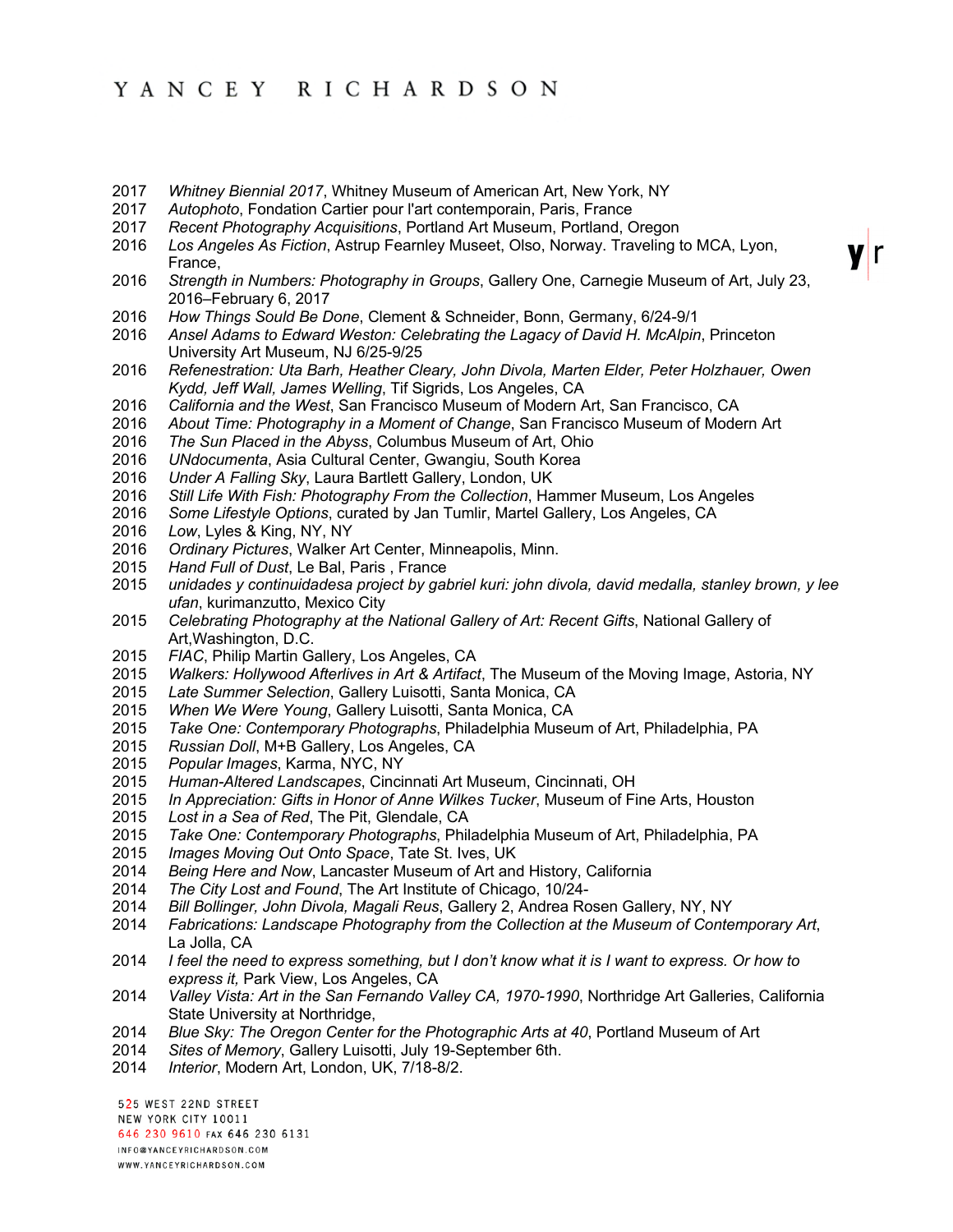- 2014, *Of Time and Buildings*, The George Eastman House International Museum of Photography, Rochester, NY
- *Road Trip: Photography of the American West from the Los Angeles County Museum of Art*, Musée des Beaux-Artes de Bordeaux, France
- *A World of Its Own: Photography Practice in the Studio*, The Museum of Moden Art, New York, NY
- *The Trouble with the Index*, The UCR California Museum of Photography, Riverside, CA
- *California Landscape Into Abstraction: Works From the Orange County Museum of Art*, OCMA, California
- *Color! American Photography Transformed*, Amon Carter Museum of American Art, Fort Worth, Texas
- *No Bingo For Felons*, Arcadia University Art Gallery, Glenside, PA
- *Pictures Taken From Moving Cars, Daido Moriyama / Joel Meyerowitz / John Divola*, Curated by Simon Baker, Toyko Photo, Tokyo, Japan
- *A Democracy of Images: Photographs from the Smithsonian American Art Museum*, Smithsonian American Art Museum, Washington, D.C.
- *Essentials*, Sweeney Art Gallery, University of Califonia, Riverside, CA
- *Ten Years*, Wallspace Gallery, New York, N.Y.
- *Push Pins in Elastic Space*, Galerie Nelson Freeman, Paris, France
- *Endless Bummer II / Still Bummin'*, Marlborough Gallery Chelsea, New York
- *La Dernière Vague (The Last Wave)*, Friche La Belle de Mai, Marseille, France
- *Black Rabbit, White Hole*, Samual Freeman Gallery, Los ANgeles
- *Ma Prochaine Vie, Here is Elsewhere,* Gallery For Your Art, Los Angeles, CA
- *Days in Lieu*, David Zwirner London, London, UK
- *Lost & Found: Anonymous Photography in Reflection*, Ambach & Rice, Los Angeles, CA
- *Dark Blue: The Water as Protagonist*, Haggerty Museum of Art, Marquette University, Milwaukee, WI
- *Compass for Surveyors*, Los Angeles County Museum of Art, Los Angeles, CA
- Artist Choice: Trisha Donnelly, The Museum of Modern Art, New York
- *Now Here is also Nowhere: Part 1*, Henry Art Gallery, Seattle, Washington
- *From the Collection*, The Phillips Collection, Washington, D.C
- *The Unspecific Index*, 601 Artspace, New York, NY
- *Coquilles Mecaniques*, Centre Rhenan d'Art Contemprain, Alsace-Altkirch,
- *This Was Funny Yesterday*, CCS Gallery, University of California Santa Barbara
- *Common Thread*, Calif. State University at Fullerton Begovich Gallery, Sept. 8 October 11th.
- *It Startled The Natives*, Gallery Luisotti, Santa Monica, CA 8/4 9/1
- *Selected Works on Paper*, works from the museum's permanent collection, Museum of Contempory Art San Diego, 7/31/2012
- *Natural History*, Carnegie Museum of Art, Pittsburgh, July 28th-October 14th
- *No Person May Carry a Fish into a Bar*, Blum & Poe, LA, CA, July 14 August 25
- *Silver Certain*, Stephen Wertz Gallery, San Francisco, CA, July 12-August 25th
- *L'IDEE FIXE, John Divola, Sayre Gomez, Joe Goode*, Steve Turner Gallery, LA, CA, July 7th
- *In Ruin*, Architectural Photographs from the Permanent Collection, Henry Art Gallery, UW, Seattle, WA., June 16th - September 30th
- *Sight Specific: LACPS and the Politics of Community*, USC Fisher Art Museum, LA, CA. Jan. 11-April 7
- *Backyard Oasis*, The Swimming Pool in Southern California Photography, 1945-82, Palm Springs Art Museum, January, 21, 2012 - May 5, 2012.
- *Looking Forward* Looking Back, G. Gibson Gallery. Seattle, Washington, January, 28th February 18th

525 WEST 22ND STREET

NEW YORK CITY 10011

646 230 9610 FAX 646 230 6131

INFO@YANCEYRICHARDSON.COM

Ir

WWW.YANCEYRICHARDSON.COM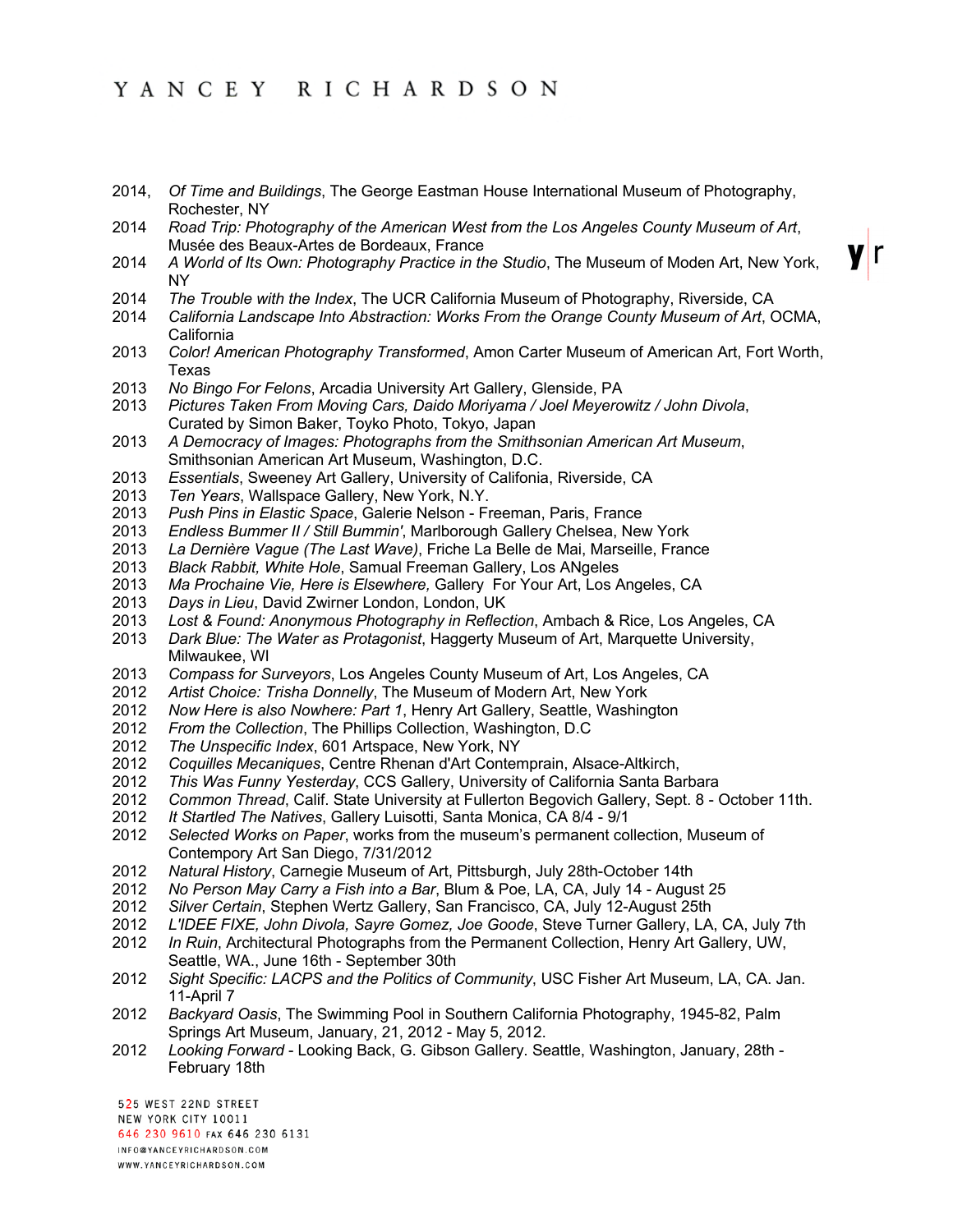- 2012 *The End*, Vogt Gallery, NY, NY January 6th February 25th, 2012
- 2011 *The Unseen Eye: Photographs from the W.M. Hunt Collection*, The George Eastman House International Museum of Photography, Rochester, NY,
- 2011 *A Darknes More Than Night*, Derby QUAD Market Place, Derby, UK, Nov. 11 Jan. 29, 2012
- 2011 *Under the Big Black Sun*, Museum of Contemporary Art, Los Angles, Ca., Oct., 2011 Feb. 13, 2012
- 2011 *The Altered Landscape: Photographs of a Changing Environment*, Nevada Museum of Art, Reno, NV, Sept. 24 - Jan 8, 2012
- 2011 *Ground Control*, See Line Gallery, LAS, CA, Nov. 17 Jan. 6, 2012
- 2011 *The Long Range*, curated by Jan Tumlir, ltd/Los Angeles, Sept. 23 November, 5
- 2011 *The Digital Eye: Photographic Art in the Electronic Age,* Henry Art Gallery, University of Washington, July 9 - September 25.
- 2011 *In Focus: The Sky*, Getty Center: Museum, Los Angeles, CA, July 26 December 4
- 2011 *Street Sight*, Armory Center for the Arts, Pasadena, CA, Jun26-Sept 11
- 2011 *California Continued: New Approaches in West Coast Photography*, Smith Andersen North Gallery, San Anselmo, CA
- 2010 *The Artist Museum*, Museum of Contemporary Art, Los Angeles, CA 10/31/2010 1/31/2011
- 2010 *Inscription ...text...image...action...,* Cerritos College Art Gallery, Norwalk, CA 11/8 12, 9, 2010 2010 *The Fleeting Glimpse: Selections in Modern and Contemporary Photography from the Virginia*
- *Museum of Fine Arts*, Richmond, VA, Jan. 15 Apr. 03, 2011
- 2010 *Swagger, Drag, Fit Together*, Wallspace Gallery, NY, NY, September 9 October 16, 2010
- 2010 *Sunless (works from the American west: 1938-1985),* Thomas Dane Gallery, London, UK, curated by Walead Beshty, September 2 - October 2
- 2010 *The Fleeting Glimpse: Selections in Modern and Contemporary Photography from the Virginia Museum of Fine Arts*, Eleanor D. Wilson Museum at Hollins University, Roanoke Virginia, (traveling) 16 September – 4 December
- 2010 *Starburst: Color Photography in America 1970 – 1980*, Cincinnati Art Museum, February 13th May 9th
- 2010 *Masterworks of American Photography: Popular Culture*, Amon Carter Museum, Fort Worth, Texas, Jan. 16 - July 18
- 2010 *Spectral,* Galician Center for Contemporary Art, Santiago, Spain, January 15 May 2
- 2010 *View From Here*, San Francisco Museum of Modern Art, January
- 2009 *Neil Campbell, John Divola, Tobias Kaspar, Matthew Smith*, Office Baroque Gallery, Antwerpen, Belgium, November
- 2009 *The Conspiracy*, Kunsthalle Bern. Bern, Switzerland, August
- 2009 *Intelligent Design : Interspecies Art*, Sweeney Art Gallery, UC Riverside, Riverside, CA, Sept. 5 - Nov. 11
- 2009 *Altered Land, Photography in the 1970's*, Sheldon Museum of Art, Lincoln, Nebraska, August 7 - January 3, 2010
- 2009 *Night - Town*, Gallery Luisotti, Santa Monica, CA, July
- 2009 *Remember? Photography Before Digitization*, Picker Art Gallery at Colgate University, Hamiliton, NY
- 2009 *Sundown*, Taylor Davis, John Divola, Shannon Ebner, Michael Wilkinson, Office Baroque Gallery, Antwerpen, Belgium, May
- 2009 *Contemporary Desert Photography: The Other Side of Paradise*, The Roswell Museum of Art and Art Center, Roswell, New Mexico, June 8 - August 30.
- 2009 *Into the Sunset: Photography's Image of the West*, The Museum Of Modern Art, NY, NY. March 29 - June 8.
- 2008 *Animalkind*, San Diego State University, University Art Gallery, February 16 May 6th

525 WEST 22ND STREET NEW YORK CITY 10011 646 230 9610 FAX 646 230 6131 INFO@YANCEYRICHARDSON.COM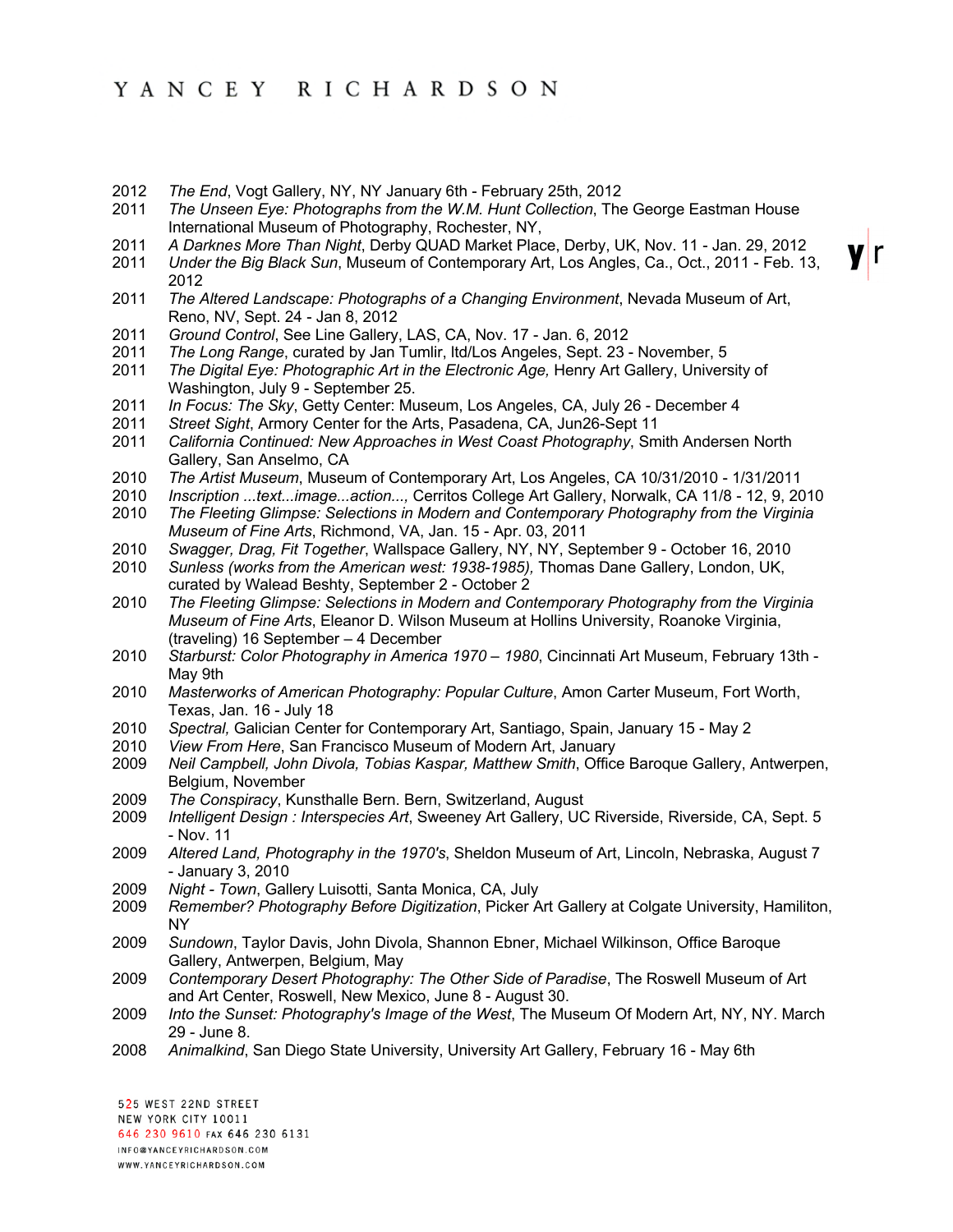- 2008 *On The Ground In LA : John Divola, Judy Fiskin, Alex Slade & Stephen Berens*, Carl Berg Gallery, LA, CA. November 15th
- 2008 *Leica & Hasselblad*, California Museum of Photography, Riverside, CA Oct. 25 Jan. 3, 2009.
- 2008 *Maverick Art*, Autry National Center, Museum of the American West , LA, CA, October 3,
- 2008 *Desertshore*, curated by Jan Tumlir, Luckman Gallery, Cal State University Los Angeles, August 23- October 18th.
- 2008 *You have seen their faces*, John Divola, Daido Moriyama, Mark Ruwedel, Henry Wessel Gallery Luisotti, Santa Monica, CA, July 19 - August 23
- 2008 *This Side of Paradise: Body and Landscape in L.A. Photographs,* Boone Gallery, The Huntington, San Marino, CA June14 - September 15. - Sept. 15th, 2008, Exhibition travels Musée de l'Elysée, Lausanne, Switzerland, January 30 to April 19, 2009, & Musée Nicéphore Niépce, Chalon-sur-Saône, France, October 24, 2009 to January 31, 2010
- 2008 *What We're Collecting Now 2008*, George Eastman House International Museum of Photography, Rochester, NY, July 12- February 8.
- 2008 *DRIPSY - The new order in graffiti*, Galerie Olivier Robert, Paris 6/20/08 7/31/08
- 2008 *Abstractions*, Charles Cowles Gallery, NY, NY, Jan.8 Feb. 2
- 2007 *Mixed Emotions*, Domus Artium 2002 (DA2) Salamanca, Spain. Dec. 8 March 16.
- 2007 *California Context*, Madison Museum of Contemporary Art, Madison, WI, August 4 Sept. 23.
- 2007 *To the Dogs,* Presentation House, Vancouver, B.C., June 30 August 5.
- 2007 *Hunter & Hunted*, curated by Joseph Kraeulter, Sarah Tecchia Roma Gallery, NY, NY, May 31 June 30, 2007
- 2007 *Particulars of Place: Photo Portfolios from the Collection*, Philadelphia Museum of Art, April 21 Nov. 4, 2007
- 2007 *Re-SITE-ing the West: Contemporary Photography from the Permanent Collection*, Los Angeles County Art Museum, March 4 – June 3, 2007
- 2007 *mapas, cosmogonias e puntos de referencia, Santiago de Compostela*, Centro Galego De Arte contemporanea, Spain, Feb 10, 2007 - June 10, 2007 (Catalog)
- 2007 *Distinct Impression: Photos from the Permanent Collection*, Palm Springs Art Museum, Feb. 6 Dec. 12.
- 2007 *Imagining + Imaging California*, Orange County Museum of Art, Newport Beach, California, Feb.-June, 2007
- 2006 *Modern Photography: The Machine, The Body, The City*, Miami Art Museum, Nov.16, 2006 April 15, 2007 (Catalog)
- 2006 *15 + 1/2 Anniversary Exhibition*, G. Gibson Gallery, Seattle, Washington, Nov. 16 Dec. 23rd.
- 2006 *Where We Live: Photographs of America from the Berman Collection*, Getty Museum, Los Angeles, October, (Catalog)
- 2006 *A Fine Experiment: A tribute to Robert Heinecken*, UCLA Hammer Museum of Art, LA, CA September 12 – Dec. 31, 2006
- 2006 *Suburban Escape: The Art of California Sprawl*, San Jose Museum of Art, CA, October (Catalog)
- 2006 *Yosemite: Art of An American Icon*, Autry Center, Los Angeles Part 11: 1970-Present, Sept. 24, 2006 – April 1,2007 (Catalog)
- 2006 *Why Look at Animals?* George Eastman House, Rochester, NY, July 2006 and to travel
- 2006 *Los Angeles 1955-85*, Centre Pompidou, Paris, France (Catalog)
- 2006 *A Piece of History: From LA...But Not Paris*,Charles Cowles Gallery, NY, NY
- 2006 *666*, curator Jan Tumlir, USC Roski School of Fine Arts
- 2006 *Photographs That I Love*, Patricia Faure Gallery, Los Angeles, CA
- 2005 *Contemporary Desert Photography: The Other Side of Paradise*, Palm Springs Art Museum. Palm Springs, California (Catalog)
- 2005 *150 Works of Art*, Henry Art Gallery, University of Washington

525 WEST 22ND STREET

NEW YORK CITY 10011

646 230 9610 FAX 646 230 6131

INFO@YANCEYRICHARDSON.COM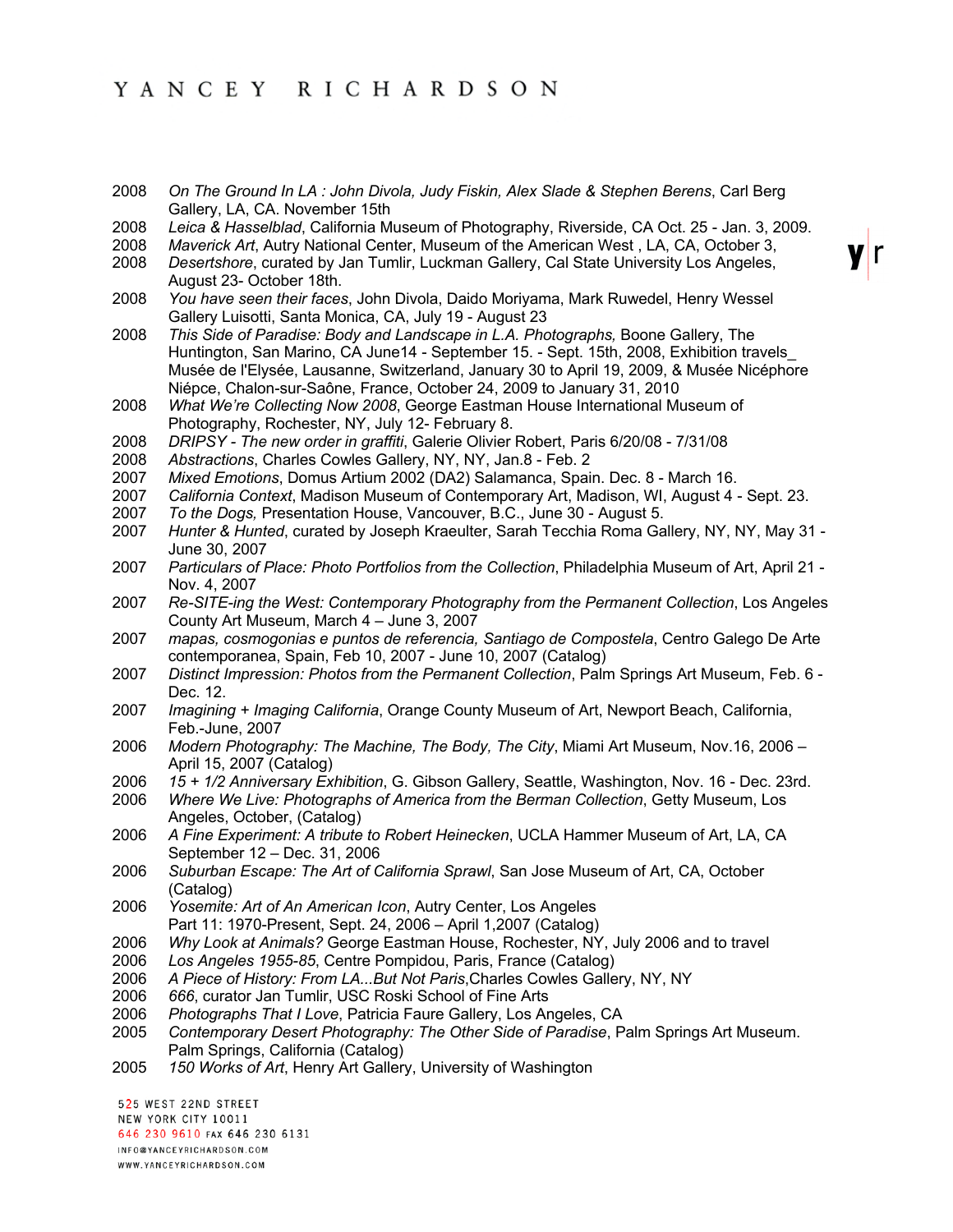- *Women*, Gallery Luisotti, Santaa Monica, California
- *Empire Style*, Curator Peter Zellner, Art 2102, Los Angeles, California
- *Boxed Sets*,The Center for Creative Photography,The University of Arizona, Tucson, Arizona,
- *The Lateral Slip*, Curator Jan Tumlir, Sweeney Art Gallery, UC Riverside, Riverside, CA
- *Temporalscape*, Haines Gallery, San Francisco, Cailfornia
- *70's Color*, Kennedy Boesky Photographs, New York, NY
- *Innovation and Imagination: 50 Years of Polaroid Photography*, The Polaroid Collection, Photographic Resource Center (at Boston University)
- *Esperando Unha Chamada (Awaiting a Call)*, The Centro Galago de Arte Contemporanea, Galicia, Spain
- *Speculative Terrain*, Carnegie Art Museum, Oxnard, California (traveling)(catalog)
- *Place*, Harris Gallery, University of La Verne, La Verne, California
- *Time: A Selection Permanent Collection*, Southeast Museum of Photography, Daytona Beach, Florida
- *Imago 2002*, Museo de Salamanca, Salamanca, Spain (catalog)
- *New Acquisitions / New Work / New Directions 3: Contemporary Selections*, Los Angeles County Museum of Art, Los Angeles, California
- *Friends of the West*, Santa Barbara Museum of Art, Santa Barbara, California
- *New Acquisitions*, Princeton University Art Museum, Princeton, New Jersey
- *Large Land*, G. Gibson Gallery, Seattle, Washington
- *God is Dog spelled backward*s, G. Gibson Gallery, Seattle, Washington
- *Color*, Janet Borden Gallery, NY, NY
- *Walker Evans & Company*, Getty Museum, Los Angeles, CA 2001
- *Capturing Light: Masterpieces of California Photography 1950 to the Present*, Oakland Museum of California, Oakland, CA, (catalog)
- *John Divola, Graig Kaufman, Maxwel Hendler*, Patricia Faure Gallery, Los Angeles, CA., March
- *Blind Date*, Three Person Exhibition, Brent Sikkema Gallery, NY, New York, Jan.
- *Modern Times III/Something Happened*, Hasselblad Center, Goteborg Sweden, Jan. (catalog)
- *Photography: Process, Preservation, and Conservation*, The Metropolitian Museum of Art, New York, NY, Feb.-May
- *Architecture Hot and Cold*, The Museum of Modern Art, New York, November
- *Open Ends*, The Museum of Modern Art, New York, September
- *Made in California: Art, Image, and Identity 1900-2000*, Los Angeles County Museum of Art, LA, CA (catalog)
- *Topophobia: A sense of Place*, Art Gallery Occidental College, Los Angeles, CA,
- *Beyond Boundaries*, Contemporary Photography in California, Santa Barbara Contemporary Art Forum, California State University, Long Beach, The Friends of Photography, San Francisco, CA (catalog)
- *Made in California: Art, Image, and Identity 1900-2000*, Los Angeles County Museum of Art, Los Angeles, CA (catalog)
- *COLA Exhibition*, Hammer / UCLA Museum, Los Angeles, CA (Catalog)
- *A New American Sublime: Contemporary Landscapes From the Permanent Collection*, The Museum of Fine Arts, Houston, Texas
- *Size Matters*, Patricia Faure Gallery, Santa Monica, California
- *William Eggleston and the Color Tradition*, Getty Museum, Los Angeles, CA
- *A New American Sublime: Landscapes from the Permanent Collection*, The Museum of fine Arts, Houston, Texas
- *Innovation / Imagination: 50 Years of Polaroid Photography*, Friends of Photography, Ansel Adams Center, San Francisco, CA, (catalog)
- *Ghost Story*, Kunstlerhaus, Vienna, Austria

525 WEST 22ND STREET

NEW YORK CITY 10011

646 230 9610 FAX 646 230 6131

INFO@YANCEYRICHARDSON.COM

WWW.YANCEYRICHARDSON.COM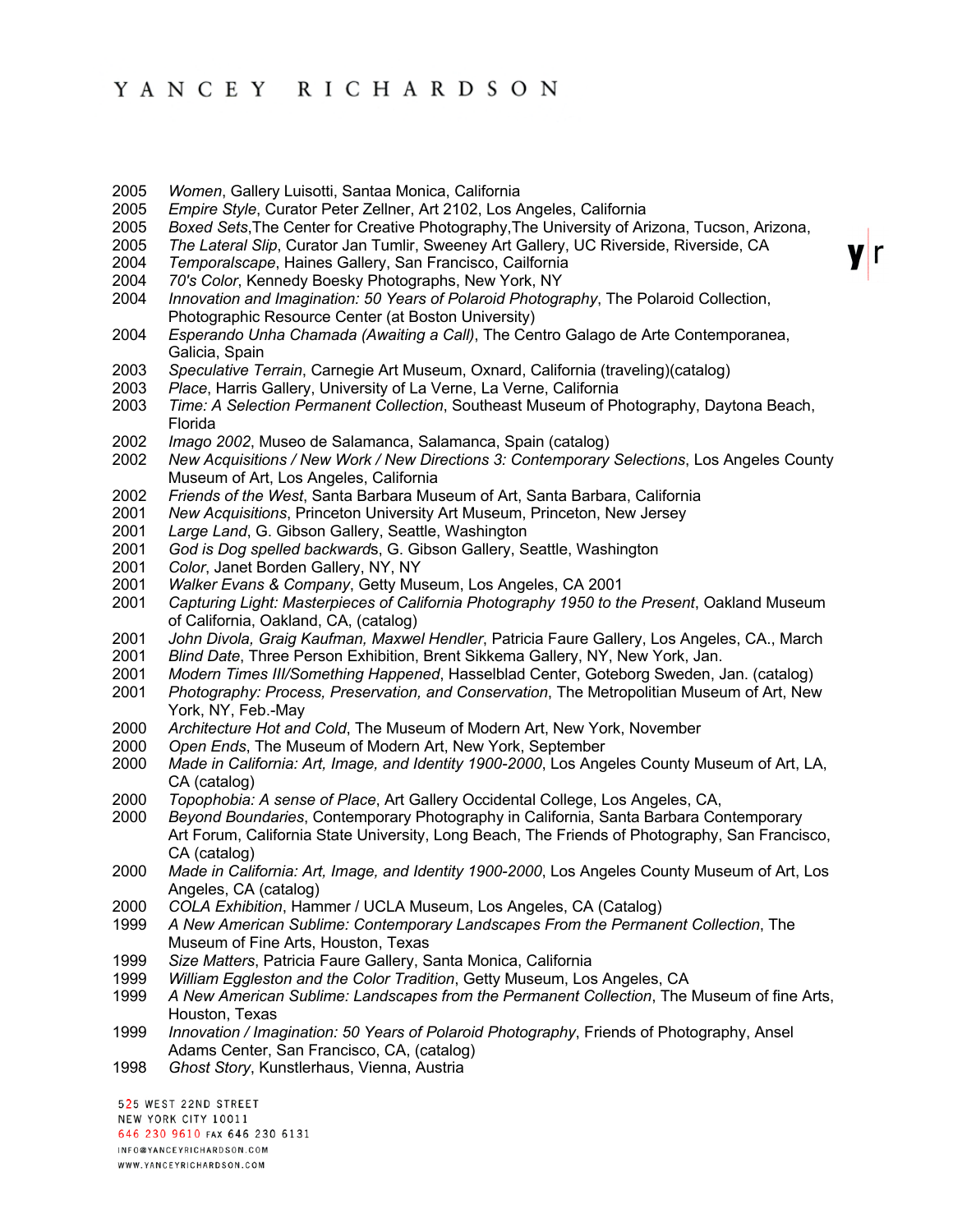- *Recent Acquisitions*, Milwaukee Art Museum, Milwaukee, Wisconsin,
- *Scene of The Crime*, Hammer/UCLA Art Museum, Los Angeles, California. (catalog)
- *Ocean View*, California Museum of Photography, Riverside, California.
- *Rethinking Topographics*, Gallery Ram, Los Angeles, CA, 1997
- *Intrusions: The Contemporary Landscape*, G. Gibson Gallery, Seattle, Washington. 1997
- *Crossing the Frontier: Photographs of the Developing West*, 1849 to the Present, San Francisco Museum of Modern Art, S.F., CA (catalog)
- *Location, Location*, The San Jose Institute of Contemporary Art, San Jose, CA
- *Perpetual Mirage: The Desert in American Photographic Books and Prints*, Whitney Museum of American Art, New York, NY (catalog)
- *About Places and About Faces*, Seattle Art Museum, Seattle Washington
- 1996 Gail Gibson Gallery, Seattle, Washington
- *Truths and Trails: Color Photography Since 1975*, The Minneapolis Institute of Arts, Minneapolis, Minn.
- *Absence*, Guggenheim Gallery, Chapman University, Los Angeles, California
- *Photo Binennale*, Enschede (Obsessions. From Wunderkammer to Cyberspace), Rijksmuseum Twenthe, Enchede, Netherlands (catalog)
- *The Photographic Condition*, San Francisco Museum of Modern Art, San Francisco, Calif.
- *PLAN: Photography L.A. Now*, Los Angeles County Museum of Art, L.A. California
- *Reverberations: Diptychs & Triptychs From the Southeast Museum of Photography*, Daytona Beach, Florida (catalog)
- *Staging: The Prefabricated Image*, San Diego State University Art Gallery, San Diego, CA & Saidye Bronfman Center, Toronto, Canada (catalog)
- *After Art: Rethinking 150 Years of Photography*, Henry Gallery, Seattle, Washington, (Catalog)
- *Southern California: The Conceptual Landscape*, Madison Art Center, Madison, Wisconsin.
- *Work from the Permanent Collection*, Newport Harbor Art Museum, Newport Beach, CA.
- *Gallery Artist Exhibition*, Gallery 954, Chicago, Illinois
- *New Acquisitions/New Work/New Directions 2: Photography from the Collection*, Los Angeles County Museum of Art, L.A., CA.
- *The Abstract Urge*, The Ansel Adams Center for Photography, San Francisco, California (Traveling)
- *Love in the Ruins*, Art and Inspiration of LA, Long Beach Museum of Art, (Catalog)
- *Nervous Landscape*, Southeast Museum of Photography, Daytona Beach, Florida, (Catalog)
- *California Photography From A Seventies Perspective, Part II*, The Seagram Gallery, NY, NY.
- *Allan Chasnoff Collection*, Museum of Fine Arts, Houston, TX
- *Multiple Images; Photographs since 1965 from the Collection*, The Museum of Modern Art, N.Y., New York
- *Jan Kesner Gallery*, Los Angeles, CA.
- *The Atmosphere: Art, Native Wisdom and Science*, Art Museum at the State University of New York in Albany
- *Art Works: Teenagers and Artist Collaborate on the Polaroid 20"x24" Camera*, The Internation Center of Photography, NY, NY, (Traveling), (Catalog)
- *Semi-Permanent Exhibition*, Photography Department, The Museum of Modern Art, New York
- *Printed Light: Two Decades of Collecting Photography*, High Museum of Art, Atlanta, Georgia
- *Index in French: Installations by Uta Barth, John Divola, Jill Giegerich, and Erika Suderburg*, California Museum of Photography, Riverside, CA. (Catalog)
- *Yosemite's Artist In Residence: Works by Twelve Artist*, Yosemite Museum, Yosemite National Park, California.
- *SMARTS c/o SMMOA*, Santa Monica Museum of Art, Santa Monica, CA

525 WEST 22ND STREET NEW YORK CITY 10011 646 230 9610 FAX 646 230 6131 INFO@YANCEYRICHARDSON.COM WWW.YANCEYRICHARDSON.COM

r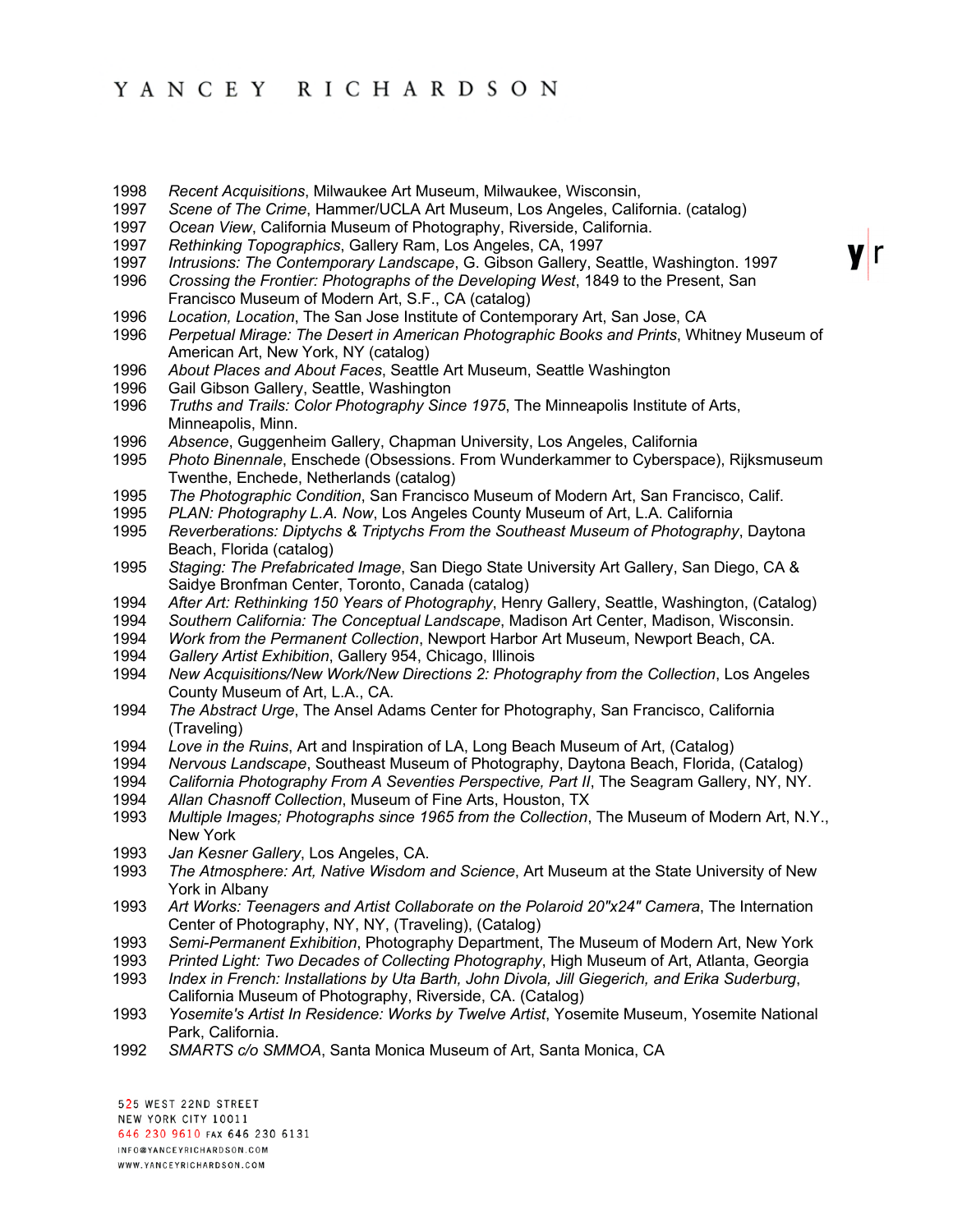- 1992 *Proof: Los Angeles Art and Photography*, 1960-80, Laguna Art Museum, Traveling to, De Cordova Museum, Lincoln, Mass.; Friends of Photography,, Ansel Adams Center, San Francisco; Montgomery (Ala.) Museum of Fine Arts; Tampa (Fla.) Museum of Art; and Des Moines (Iowa) Art Center. (Catalog)
- 1992 *More Than One Photography: Work Since 1980* From the Collection, The Museum of Modern Art, New York
- 1992 *Between Home and Heaven: Contemporary American Landscape Photography*, National Museum of American Art, Smithsonian Institution, Washington D.C.,traveling: The Carnegie Museum of Art, Pittsburgh, PA,; New Orleans Museum of Art, LA; New York State Museum, Albany, NY; Cleveland Museum of Art, OH; Virginia Beach Center for the Arts, Norfolk, VA.
- 1992 Jayne Baum Gallery, Group Exhibition, NY, NY
- 1992 *Spheres of Influence*, Center for Creative Photography, Tucson, Arizona
- 1991/93 *Departures: Photography 1923-1990*, curated by Edmund Yankov, ICI traveling exhibition, Cantor Art Gallery, Worchester, MA; The Denver Art Museum, Denver, Co,; The Joslyn Art Museum, Omaha, NE; The Goldie Paley Gallery, Philadelphia, PA; The Telfair Academy of the Arts and Sciences, Savannah, GA.(Catalog)
- 1991 Jan Kesner Gallery, Los Angeles, California
- 1991 *Individual Realities in the California Art Scene*, Sezon Museum of Art, Tokyo, Japan
- 1991 *Summer Group Show*, Jayne Baum Gallery, NY, NY
- 1991 *Collectors Choice*, Center for the Arts, Vero Beach, Florida
- 1991 G. Gibson Gallery, Seattle, Washington
- 1991 *Individual Realities in the California Art Scene*, Sezon Museum of Art, Tokyo, Japan (Traveling) (Catalog)
- 1991 *Focus on Photography: 1980-1990*, Maier Museum of Art, Lynchburg Va.
- 1991 *Recent Acquisitions*, Museum of Fine Arts, Houston, Texas
- 1990 *Highlights*, Jayne Baum Gallery, New York, N.Y.
- 1990 *Photography: 1980s Discovery and Invention*, Basel Art Fair, Basel, Switzerland.
- 1990 *Apocalyptic Visions*, Sioux City Art Center, Sioux City, Iowa (Catalog)
- 1990 *Photographers Collect Photography*, Kalamazoo Institute of Arts, (Catalog), (Traveling)
- 1990 *Selections from the Carnation Collection*, The Armory Center for the Arts, Pasadena, Ca.
- 1989 *Light and Shadow: 150 Years of Photography*, Printemps, Ginza, Tokyo, Japan (Catalog)
- 1989 *California Photography: Remaking Make Believe*, curated by Susan Kismaric, Museum of Modern Art, New York, traveling: Aspen Art Museum, Aspen, CO; University Art Gallery, University of New Hampshire, Durham, NH; Grand Rapids Art Museum, Grand Rapids, MI; Virginia Beach Center for the Arts, Virginia Beach, VA,(Catalog)
- 1989 *Das Konstruierte Bild*, ("Constructed Realities"), curated by Michael Kohler, Kunstrverein, Munchen, Germany, traveling: Kunsthalle Nurnburg; Forum Bottcherstrabe, Bremen, Baldischer Kunstverein Karlsruhe, (Catalog)
- 1989 *Logical Conclusions*, Jan Kesner Gallery, Los Angeles, CA
- 1989 *Coming of Age: Twenty-One Years of Collecting by the Madison Art Center*, Madison Art Center, Madison Wisconsin
- 1989 *Abstraction in Contemporary Photography*, Hamilton College, Hamilton, NY, (Catalog)
- 1989 *Nature and Culture: Conflict and Reconciliation in Recent Photography*, Friends of Photography, San Francisco, California,
- 1989 *Art in The Public Eye: Selected Developments*, Security Pacific Gallery, South Coast Metro Center, Costa Mesa, California (Catalog)
- 1989 *Picturing California: A Century of Photographic Genius*, Oakland Museum, California (Catalog)
- 1989 Greenberg Gallery, Three Person Exhibition, St. Louis,

525 WEST 22ND STREET NEW YORK CITY 10011 646 230 9610 FAX 646 230 6131 INFO@YANCEYRICHARDSON.COM WWW.YANCEYRICHARDSON.COM

r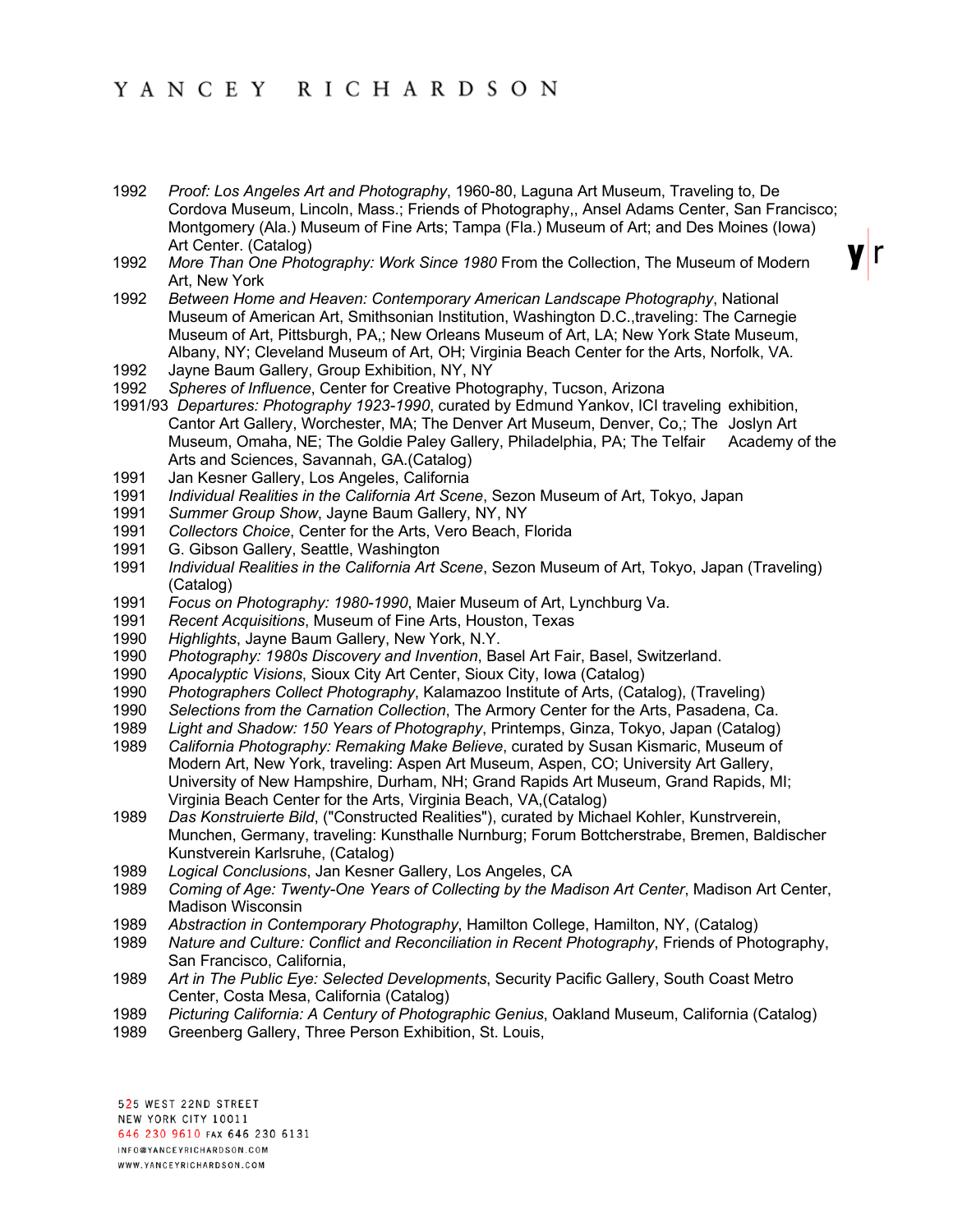- 1989 *The Photography of Invention: American Pictures of the 1980's*, National Museum of American Art, Washington, D.C., traveling: The Museum of Contemporary Art, Chicago, IL; The Walker Art Center, Minneapolis, MN,(Catalog)
- 1989 *Fantasies, Fables, and Fabrication*, The University of Massachusetts, Herter Art Gallery, Amherst, MA, traveling: Delaware Art Museum, Wilmington, DE; Lamont Gallery, Phillips Exeter Academy, Exeter, MA; University of Missouri, Kansas City, MO; Museum of Contemporary Art, Oostende, Belgium; Museum of Contemporary Art, Florence, Italy; Museum of Contemporary Photography, Antwerp, Belgium. (Catalog)

Ir

- 1989 *Fictive Strategies*, The Squibb Gallery, Princeton, NJ (Catalog)
- 1989 *Framing a View*, L.A. County Art Museum, Los Angeles, CA
- 1988 *Selections 4*, Photokina 88, Cologne, West Germany, Traveling, (Catalog)
- 1988 *Photography On the Edge*, Marquette University, Milwaukee, Wisconsin,(Catalog)
- 1988 *The Photo Ostensive* (propositions of the phenomenal and mundane), Jayne Baum Gallery, NY, NY
- 1988 *Evocative Presence*, The Museum of Fine Arts, Houston, Texas
- 1988 *An Awareness of Place*, Richard Green Gallery, New York
- 1988 *Windows*, Chevron Gallery, Houston Photo Fest, TX
- 1987-89 *Photography and Art: Interactions Since 1946*, Los Angeles County Museum of Art Los Angeles, CA, traveling: Museum of Art, Fort Lauderdale, Fl; Queens Museum, Flushing, NY; Des Moines Art Center, Des Moines, Iowa (catalog)
- 1987 Three Person Exhibition, Jan Kesner Gallery, Los Angeles, California
- 1987 *Poetic Injury: The Surrealist Legacy in Postmodern Photography*, Alternative Museum, New York (Catalog)
- 1987 *Jeffrey Linden Gallery*, Los Angeles, California
- 1987 *New Concepts of Color Still Life*, University of Texas, Austin, Texas
- 1987 *Arrangements for the Camera: A View of Contemporary Photography*, curated by Jan Howard, The Baltimore Museum of Art, Baltimore, Maryland
- 1986 *Photographic Fictions*, Whitney Museum of American Art, Stamford, CT
- LACE Annual, Los Angeles Contemporary Exhibitions, Los Angeles, California
- 1986 *Contemporary American Photography*, Gallery Min, Tokyo, Japan (catalog)
- 1986 *Artist Response to Architecture*, Nave Museum, Victoria, Texas (catalog)
- 1984 *Southern California Focus*, Los Angeles County Museum of Art", Los Angeles, California
- 1984 *Contemporary Constructs Otis Parsons*, Los Angeles, California, (traveling)
- 1984 *California Photography: 1945-1980*, San Francisco Museum of Modern Art, San Francisco, California, (traveling), (catalog)
- 1984 *Anxious Interiors*, Laguna Beach Museum of Art Laguna Beach, California, (traveling), (catalog)
- 1984-89 *Permanent Group Exhibition*, Photography Department, Museum of Modern Art, NY
- 1982 *20th Century Photographs from the Museum of Modern Art*, Seibu Museum of Art, Tokyo, Japan, (catalog)
- 1982 *Color Photographs from the Permanent Collection*, The Museum of Fine Arts, Houston, Texas
- 1982 *From Freud and Feelings*, San Francisco Museum of Modern Art, San Francisco, California
- 1982 *Color as Form*, *A History of Color Photography*, International Museum of Photography, Rochester, New York, (catalog)
- 1982 *California Photography*, Museum of Art, Rhode Island School of Design, Providence, Rhode Island, (catalog)
- 1981 *1981 Biennial Exhibition*, Whitney Museum of American Art" New York, New York, (catalog)
- 1981 *New American Color Photography*, Institute of Contemporary Art, London, England, (traveling), (catalog)
- 1981 *Facets of the Collection: Color and Colored Photographs 1938-1979*, San Francisco Museum of Modern Art, San Francisco, California

525 WEST 22ND STREET

NEW YORK CITY 10011

646 230 9610 FAX 646 230 6131

INFO@YANCEYRICHARDSON.COM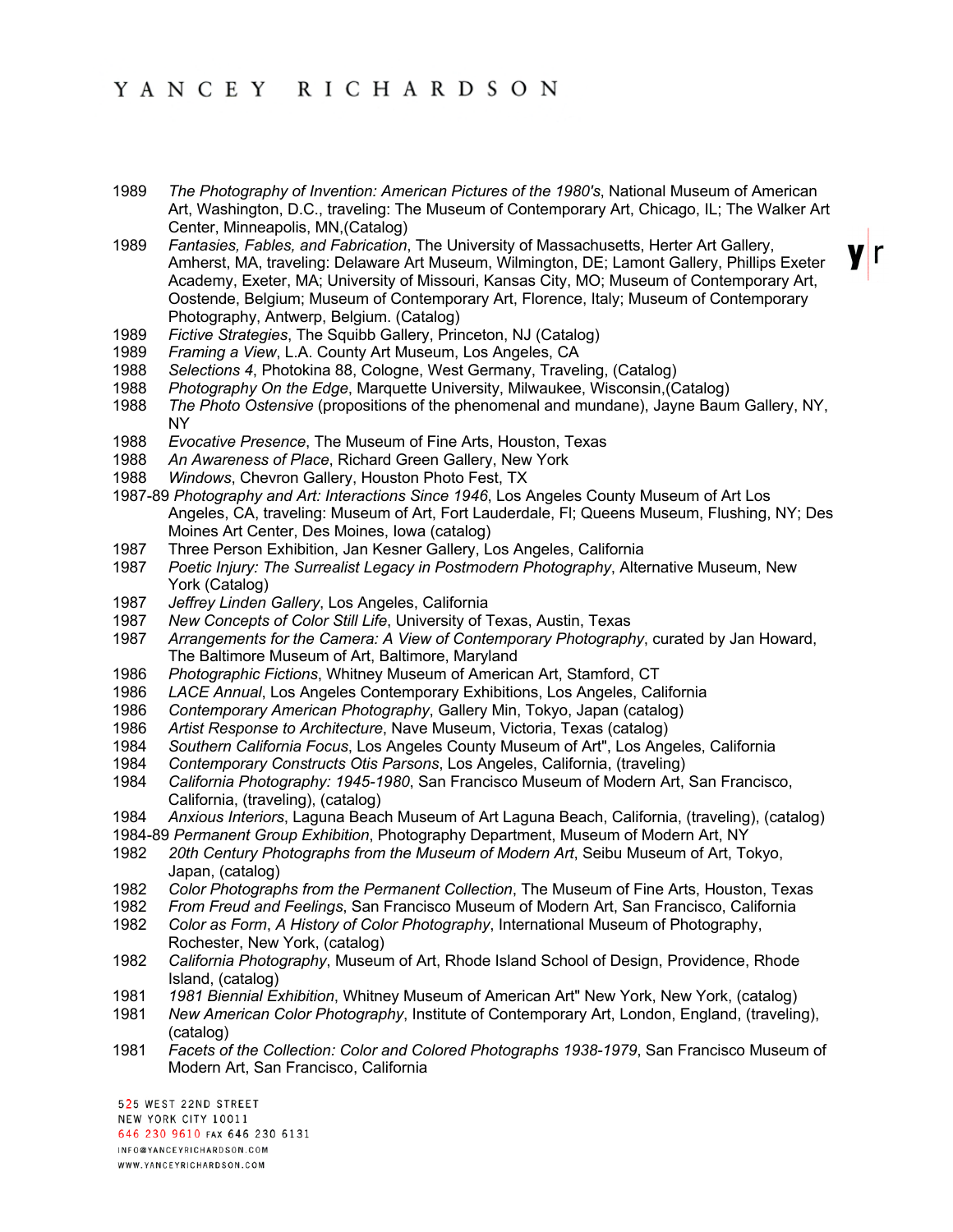- 1981 *The New Color*, Everson Art Museum, Syracuse, New York
- 1981 *Six Young American Photographers*, The Mather Gallery, Case Western Reserve University, Cleveland, Ohio
- 1980 *Recent Landscape*, California Museum of Photography, University of California at Riverside, Riverside, California

r

- 1980 *The Imaginary Photo Museum*, Cologne, West Germany, (catalog)
- 1980 *Aspects of the 70's*, De Cordova Museum, Lincoln, Massachusetts
- 1980 *Fabwerks* (Colorworks), Kunsthaus, Zurich, Switzerland
- 1980 Four Person Exhibition, Young Hoffman Gallery, Chicago, Illinois
- 1981 Three Person Exhibition, Jeffrey Fuller Fine Arts, Philadelphia, Pennsylvania
- 1980 *Process and Ideology*, California Museum of Photography, University of California at Riverside, Riverside, California
- 1980 *Invented Images*, UCSB Art Museum, University of California at Santa Barbara, Santa Barbara, California , (catalog)
- 1980 *Recent Color Photography*, Sewall Art Gallery, Rice University, Houston, Texas
- 1979 *Photographic Surrealism*, The New Gallery of Contemporary Art, Cleveland, Ohio, Dayton Art Center, Dayton Ohio, The Brooklyn Museum, Brooklyn, NY (traveling), (catalog)
- 1979 Three Person Exhibition, Moming Gallery, Chicago, Illinois
- 1979 *Space In Two Dimensions*, The Museum of Fine Arts, Houston, Texas
- 1979 *11 from Windows and Mirrors*, Grapestake Gallery, San Francisco, California
- 1979 *Attitudes: Photography in the 1970's*, Santa Barbara Museum of Art, Santa Barbara, California
- 1979 *Divola, Henkle, Parker, Pfahl*, Visual Studies Workshop, Rochester, New York, (traveling)
- 1979 *Color: A Spectrum of Recent Photography, Part 2 - The Romantic Vision and Beyond*, Milwaukee Art Center, Milwaukee, Wisconsin
- 1979 *Southern California International*, The University Art Gallery, University of Southern California, Los Angeles, California, (catalog)
- 1979 *Photographic Directions*, Security Pacific Plaza, Los Angeles, California, (catalog)
- 1979 *Friends of Photography*, Carmel, California
- 1979-84 *Permanent Group Exhibition*, Photography Department, Museum of Modern Art, NY
- 1978 *Mirrors and Windows*, The Museum of Modern Art, New York, New York, 7/29/1978-6/20/1978 (traveling), (catalog)
- 1978 *Photograph as Artifice*, University Art Gallery, California State University at Long Beach, Long Beach, California, (traveling), (catalog)
- 1978 Visual Studies Workshop, Rochester, New York
- 1978 *New Presence at the Fogg*, Fogg Museum of Art, Harvard University, Cambridge, **Massachusetts**
- 1978 *Contemporary California Photography*, Camerawork Gallery, San Francisco, California, (catalog)
- 1978 *Interchange*, Mount Saint Marys College, Los Angeles, California, (catalog)
- 1977 *New Acquisitions*, University Art Museum, University of New Mexico, Albuquerque, New Mexico
- 1977 *Several Diverse Photographic Views*, Cameraworks Gallery, San Francisco, California
- 1977 *Emerging Los Angeles Photographers*, Friends of Photography, Carmel, California, (traveling)
- 1976 *Exposing: Photographic Definitions*, Los Angeles Institute of Contemporary Art, Los Angeles, California, (catalog)
- 1976 *Beyond the Artist Hand: Explorations of Change*, University Art Gallery, California State University at Long Beach, Long Beach, California, (catalog)
- 1976 *L.A. Perspectives*, Secession Gallery, Open Space, Victoria, British Columbia, Canada
- 1976 *Drawing, Photo, and Video Studies*, L.A. Louver Gallery, Venice, California
- 1976 *West Coast Conceptual Photographers*, Arts Center, San Francisco, California
- 1976 *Recent Acquisitions*, Fogg Museum of Art, Harvard University, Cambridge, Massachusetts

525 WEST 22ND STREET NEW YORK CITY 10011 646 230 9610 FAX 646 230 6131 INFO@YANCEYRICHARDSON.COM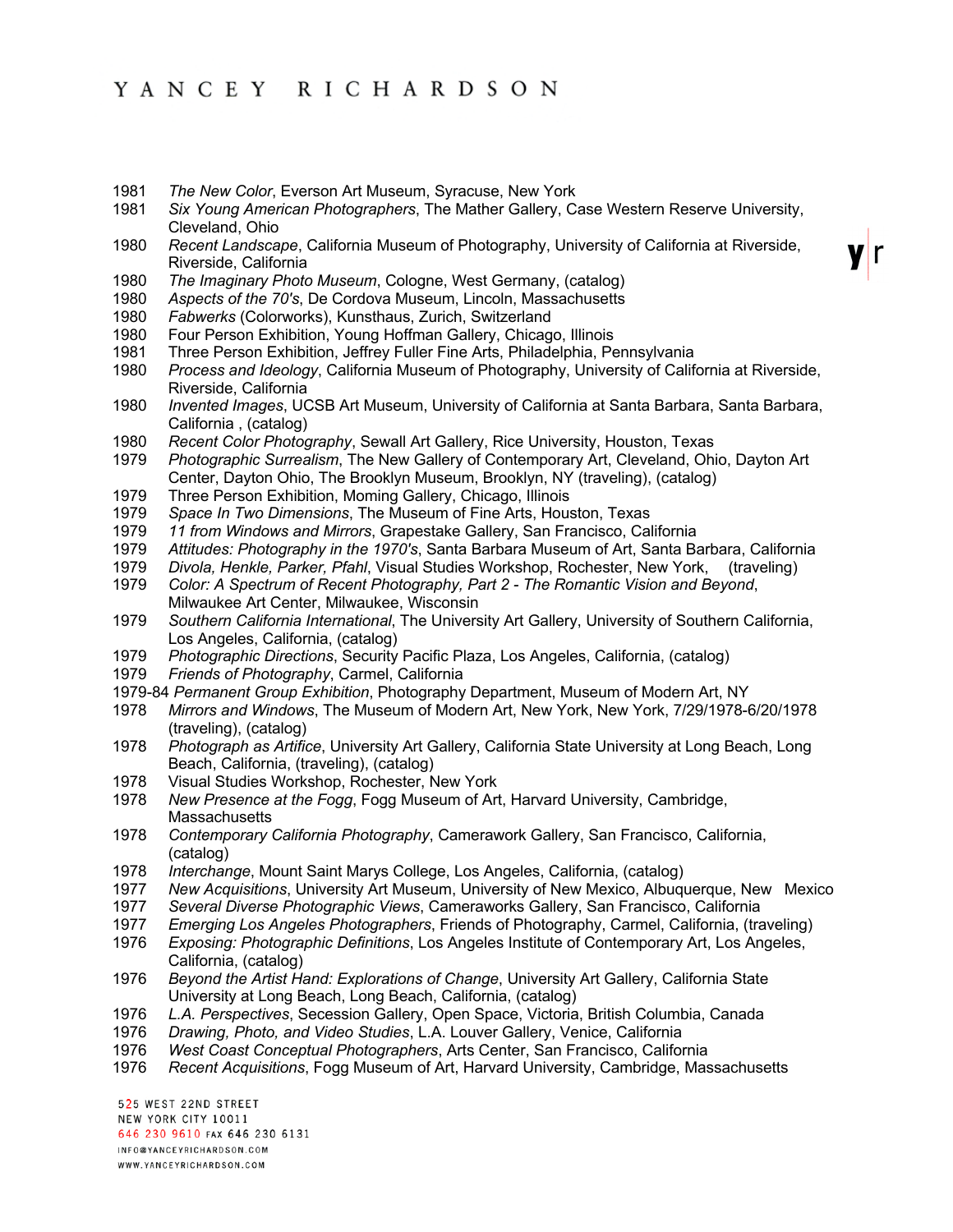- 1976 *Photography for Collectors*, Museum of Modern Art, New York, New York 3/16/1976-6/20/1976
- 1975 *Summer Light*," Light Gallery, New York, New York
- 1975 *Photography Two*, Jack Glenn Gallery, Newport Beach, California, (catalog)
- 1975 *Dimensional Light*, University Art Gallery, California State University at Fullerton, Fullerton, California, (catalog)
- 1974 *Multiple Media 1974*, Erie Art Center, Erie, PA, (traveling), (catalog)
- 1973 *Three Photographers*, Gallery 2 California State University at Northridge, Northridge, California
- 1973 *24 From L.A.*, San Francisco Museum of Modern Art, San Francisco, California, (catalog)

### **MONOGRAPHS**

- 2020 *Terminus*, Original Artwork, Mack Books
- 2020 *Chroma*, 80 pages, Skinnboox
- 2018 *Vandalism*, 120 pages, Mack Books
- 2014 *John Divola: San Fernando Valley*, 46 duotone plates, 60 pages, Nazareli Press
- 2013 *As Far As I Could Get*, Karen Sinsheimer, Brett Salveson, Kathleeen Howe, Santa Barbara Museum of Art, LA County Art Museum, Pomona College Museum of Art, 224 pages, Prestel
- 2013 *Supermarket*, Nazraeli Press One Picture Book #81, 7 duotone plates, 1 original photograph, 16 pages
- 2011 *LAXNAZ*, original artwork, 22 plates, 32 pages, limited edition of 100, Nazraeli Press
- 2009 *The Green of this Notebook*, Original Artwork, 41 four color plates, 44 pages, Nazraeli Press
- 2007 *7 Dogs*," Nazraeli Press One Picture Book #45, 7 Images Original Artwork, 20 pages
- 2007 *As Far As I Could Get* 13 images, 28 pages, Farewell Books
- 2006 *Three Acts*, book of original artwork ,essay by David Campany, interview by Jan Tumlir, 144 pages, Aperture, NY
- 2004 *Dogs Chasing My Car In The Desert*, book of original artwork , 48 pages with 20 duotone plates, Nazraeli Press
- 2000 *Isolated Houses*, book of original artwork with essay by Jan Tumlir, 48 pages with 24 color plates, Nazraeli Press
- 1998 *Continuity*, book published by RAM Publications and Smart Art Press
- 1987 *John Divola*, book of original artwork with essay by Mark Johnstone, 89 pages, Gallery Min, Tokyo, Japan

#### **COLLECTIONS**

Addison Gallery of American Art, Phillips Academy, Andover, MA American Museum of the Moving Image, Astoria, NY Amon Carter Museum, Fort Worth, TX Australian National Gallery Autry National Center: Museum of the American West, LA, CA University Art Gallery, University of California, Berkeley, CA Benton Museum of Art, Pomona College, Pomona, CA Bibliotheque Nationale, France Canadian Center for Architecture Carnigie Institute, Detroit, MI Center for Creative Photography, University of Arizona, Tucson, AZ Chapman University Collection of Art, Orange, CA Chicago Art Institute, Chicago, IL Center for Creative Photography, University of Arizona, Tucson, AZ Centre Georges Pompidou, Paris, France Centro de Arte de Salamanca, Salamanca, Spain Centro Galego De Arte Contemporana, Spain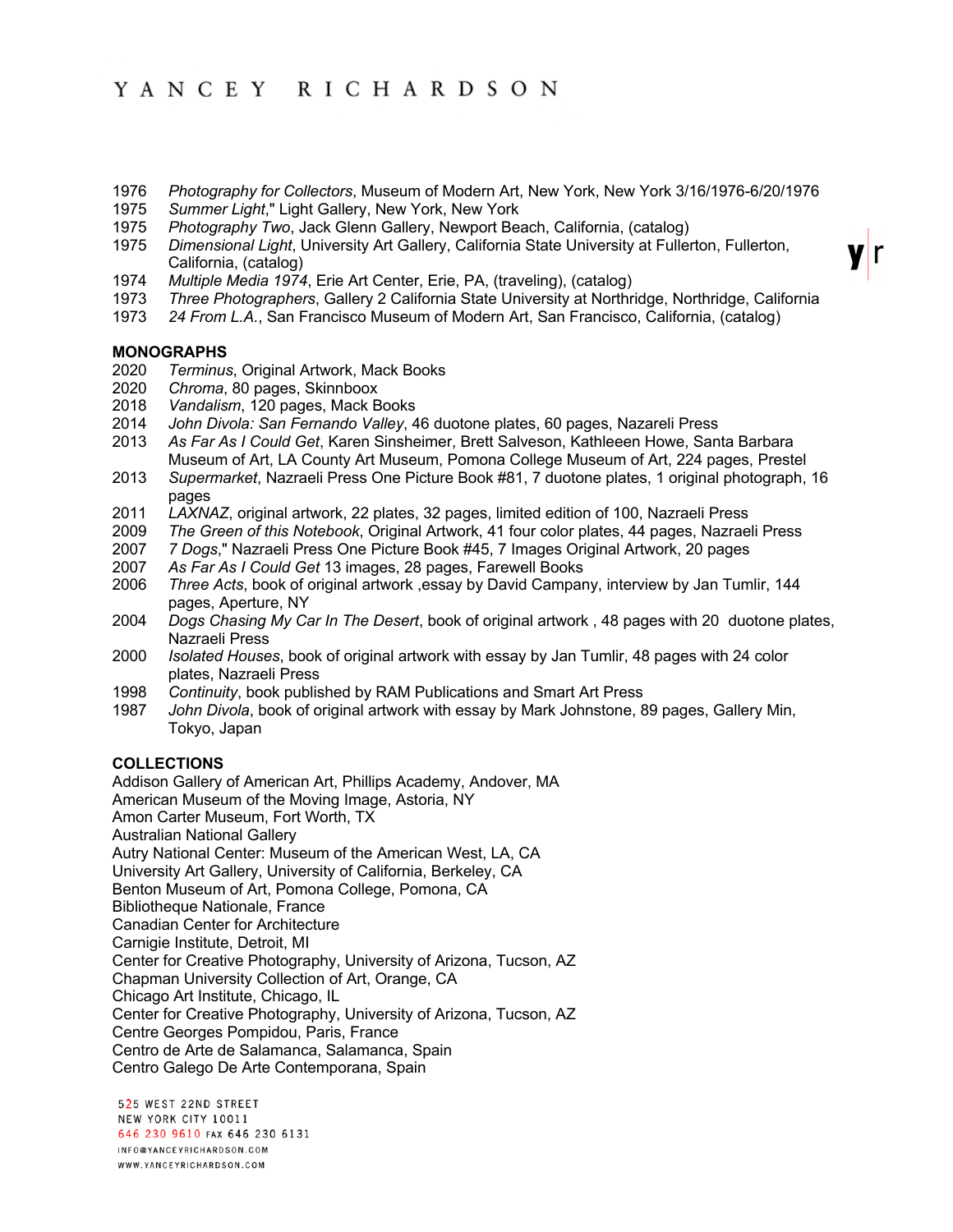Crocker Art Museum, Sacramento, CA Denver Art Museum, Denver, CO Detroit Institute of Arts, Detroit, MI de Young Museum, San Francisco, CA Fogg Museum of Art, Harvard University, Cambridge, MA Fotomuseum Winterthur, Winterthur, Switzerland Getty Museum, Los Angeles, CA Haggerty Museum, Marquette University, Milwaukee, WI Henry Art Gallery, Seattle, WA High Museum of Art, Atlanta, GA Josslyn Museum of Art, Omaha, NE Kiyosato Museum of Photographic Art, Tokyo, Japan Krannart Art Center, University of Illinois, Champain, IL Los Angeles County Museum of Art, Los Angeles, CA Madison Art Center, Madison, WI Mitchell Museum, Mt. Vernon, IL Metropolitan Museum of Art, New York, NY Milwaukee Art Museum, Milwaukee, WI Museo de Serralves, Spain National Museum of American Art, Smithsonian Institution, Washington D.C. National Gallery of Australia Nelson Atkins Museum, Kansas City, MO Newport Harbor Art Museum, Newport Beach, CA Palm Springs Art Museum, CA Philadelphia Art Museum, PA Picker Art Gallery. Colgate University, Hamiliton, NY Pomona College Museum of Art. Claremont, CA Portland Art Museum. Portland, OR Princeton University Art Museum, Princeton, NJ Rhode Island School of Design Museum, Providence, RI San Francisco Museum of Modern Art, San Francisco, CA Santa Barbara Museum of Art, Santa Barbara, CA Seattle Art Museum, Seattle, WA Sheldon Museum of Art, Lincoln, NE Smithsonian American Art Museum, Washington, D.C. Spencer Museum of Art, University of Kansas, Lawrence, KS St. Louis Art Museum, St. Louis, MO Tate Museum of Art, London, United Kingdom The International Museum of Photography, George Eastman House, Rochester, NY The Museum of Contemporary Art, Los Angeles, CA The Museum of Fine Arts, Houston, TX The Museum of Modern Art, New York, NY The New Orleans Museum of Art, New Orleans, LA The University of California, Los Angeles, Grunwald Center, Los Angeles, CA Tokyo Metropolitan Museum, Tokyo, Japan Tokyo Photographic Art Museum, Tokyo, Japan UCLA Hammer Museum, Los Angeles, CA UC Riverside, California Museum of Phototgraphy, Riverside, CA University Art Museum, University of New Mexico, Albuquerque, NM Victoria and Albert Museum, London, England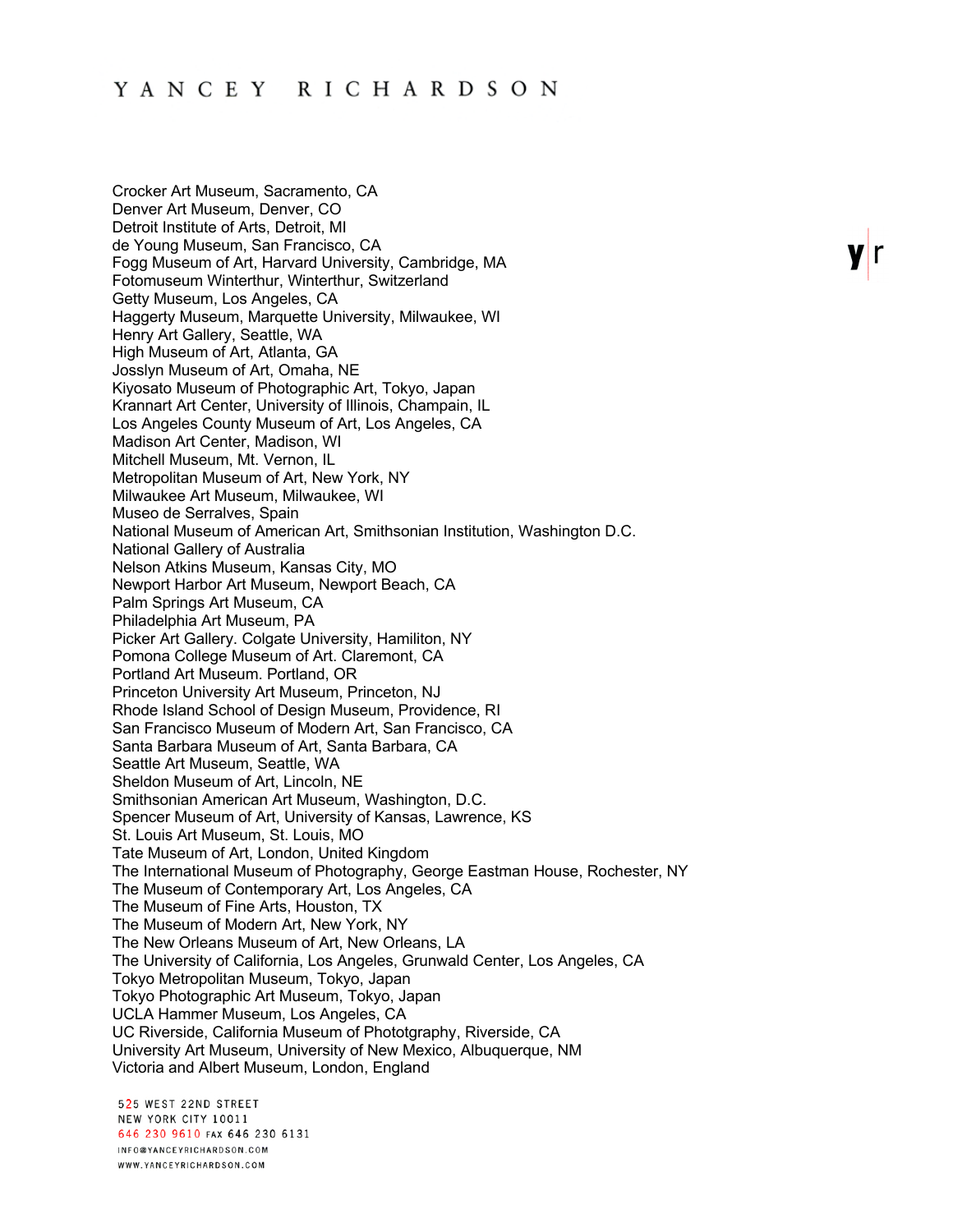Washington Consortium, Bellingham, WA Whitney Museum of Art, New York, NY

#### **LECTURES**

- 2020 Lecture, Palm Springs Desert Museum, January
- 2019 San Francisco Museum of Modern Art, " The Artist Initiative Symposium on Photography: Reprinting Color Photographs as a Preservation Strategy," May
- 2019 Polygon, Vancouver, B.C., April
- 2018 with Anthony Hernandez, Sheldon Art Museum, University of Nebraska, October
- 2018 Keynote Speaker, Medium Photo Festival, San Diego, October
- 2017 Lecture, Columbia College, Chicago, Illinois, September
- Lecture, Keynote Speaker, Society of California Archivist, Pasadena, CA., April
- 2017 Lecture, "John Divola; The Horizon & Things in the Way" Desert X Symposium. Palm Springs Museum of Art, March
- 2016 Panelist, "The Sun in the Abyss," Fotofest, Cincinnati, Ohio, October
- 2016 Panelist, "After Industry," Fotofest, Cincinnati, Ohio, October
- 2016 Lecture, University of Oregon, October
- 2016 Lecture, Larry Sultan Lecture Series, College of Creative Arts, San Francisco, CA, February
- 2016 Lecture, UCLA Grad Visiting Artist. Los Angeles, CA, January
- 2015 Lecture, Mills College, Oakland, CA January
- 2014 Panelist, An Education, Teaching and Studying Photography in LA, J Paul Getty Museum, May
- 2014 Panelist, LA Shoots Itself: Looking at Southern California, J Paul Getty Museum, May
- 2014 Discussion, "Dialog, Judy Fiskin and John Divola," Los Angeles County Museum of Art, LA, CA **March**
- 2014 Lecture, California State University Long Beach, Long Beach, California, March
- 2013 Lecture, "John Divola : The Horizon & Things in the Way," Mass. College of Art, Boston, Mass. November
- 2013 Lecture, "John Divola : The Horizon & Things in the Way," Pomona College Museum of Art, Pomona, California, October
- 2013 Lecture, "John Divola & California Photography; John Divola, Colin Gardner, Dick Hebdige," Santa Barbara Museum of Art, Santa Barbara, California, October
- 2013 Lecture, "John Divola : The Horizon & Things in the Way," Center for Creative Photography, University of Arizona, September
- 2013 Lecture, California Institute of the Arts, Valencia, California, May
- 2013 Discussion, John Divola & Richard Misrach, Paris Photo LA, Los Angeles, California, April
- 2012 Lecture, Royal College, London, UK, November
- 2012 Lecture, Camberwell College of Art, London, UK, November
- 2012 Lecture/Seminar, John Divola, Getty Artist Program, Getty Museum, Los Angeles, CA., June
- 2012 Lecture, University of California Santa Barbara, Santa Barbara, California, April
- 2012 Lecture, "John Divola : The Horizon & Things in the Way," Weber State University, Ogden Utah, March
- 2012 Lecture, "John Divola : The Horizon & Things in the Way," School of the Museum of Fine Arts, Boston, Mass, March
- 2012 Lecture and Graduate Program Development Consultant, Discussion with faculty concerning development of a new MFA program, Lecture, Weber State University, Ogden, Utah. March
- 2011 Panelist, "Seismic Shift: California Landscape Photography," UCR California Museum of Photography, Riverside, CA, November
- 2011 Lecture, Claremont Graduate University, Claremont, CA September
- 2011 Lecture, Graduate Seminar, Art Center College of Design, Pasadena, CA, August

525 WEST 22ND STREET NEW YORK CITY 10011 646 230 9610 FAX 646 230 6131 INFO@YANCEYRICHARDSON.COM WWW.YANCEYRICHARDSON.COM

Ir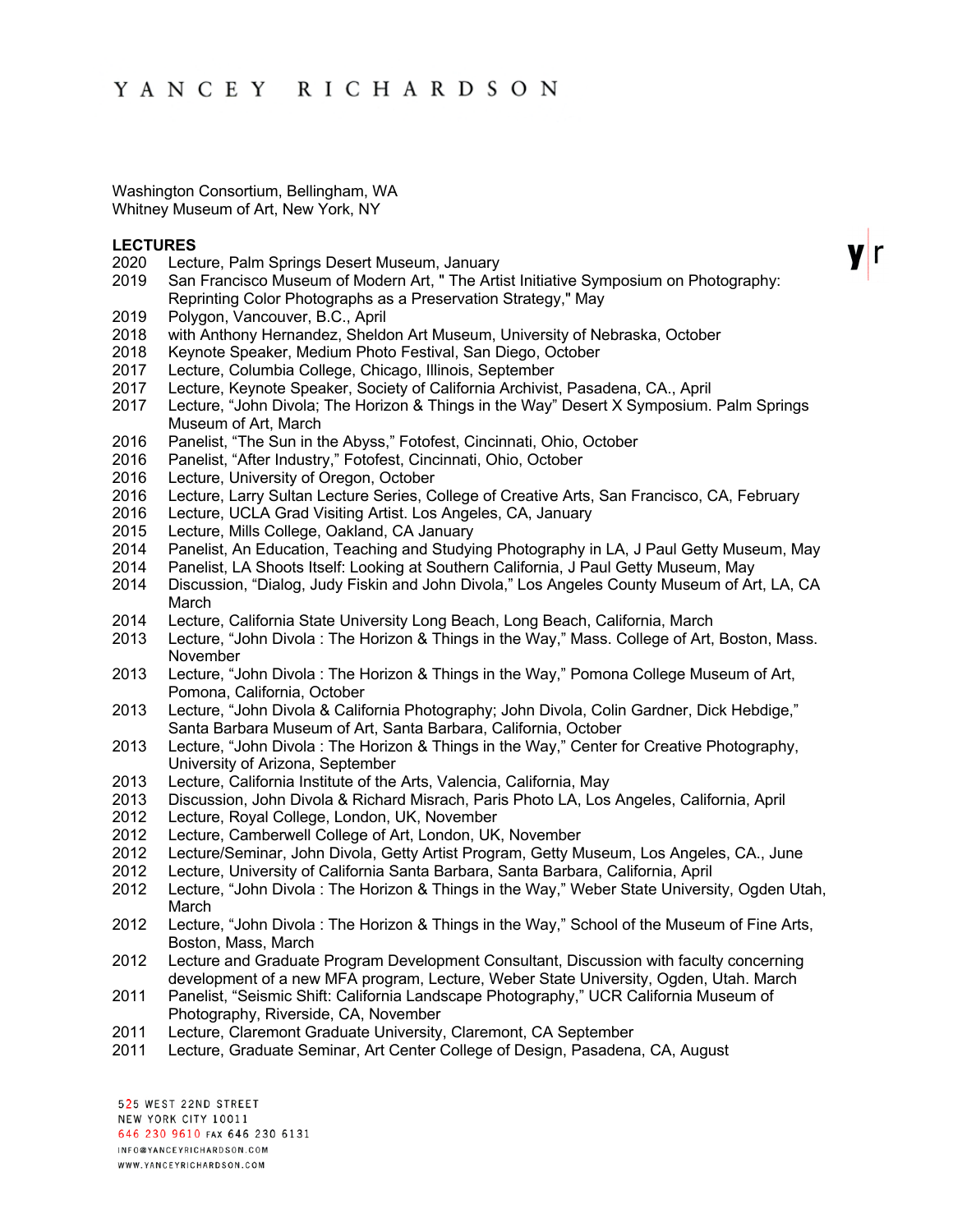- 2011-12 Selected for the 2012 Getty Artist Program, Each year the Getty selects one artist to work with their education program on an educational project. Lecture
- 2011 Lecture, Pratt Institute, Brooklyn, New York, April
- 2011 Lecture, Yale, New Haven, Conn. April
- 2011 Lecture, Colby College, Maine, April
- 2010 Lecture, The Museum of Contemporary Art, Los Angeles, CA December<br>2010 Keynote Speaker, Honored Educator, Society for Photographic Education
- Keynote Speaker, Honored Educator, Society for Photographic Education Conference, San Diego, California, November
- 2010 Lecture, "John Divola : The Horizon & Things in the Way," International Center for Photography, New York City, NY, November
- 2009 Lecture, Otis Art Institute, Los Angeles, CA., June
- 2009 Lecture, George Eastman House Museum of Photography, Rochester, NY. April
- 2008 Lecture, University of Nevada, Las Vegas, July
- 2008 Lecture. Art Center College of Design, Pasadena, CA, July
- 2008 Panelist, "This Side of Paradise," Huntington Library, San Marino, CA, June
- 2008 Panelist, "Remembering and Forgetting Conceptual Art, John Divola, Shannon Ebner, Sarah Charlesworth," Los Angeles County Museum of Art, LA, CA, April
- 2008 Lecture, San Francisco Art Institute, San Francisco, California, February
- 2008 Discussion, Conversation with John Divola & Judy Fiskin, Photo LA, Sponsored by LA County Art Museum, Santa Monica, CA January
- 2007 Lecture, East Los Angeles College, Getty Sponsored Lecture, LA, CA., November
- 2007 Lecture, USC Roski School of Art, LA, CA September
- 2007 Panelist, "76 Years: A Panel Discussion on the State of Photography from 1930-2006," UCR/ California Museum of Photography, Riverside, CA March
- 2006 Lecture, California State University Long Beach, Long Beach, CA October
- 2006 Lecture, Los Angeles County Museum of Art, LA, CA. June
- 2006 Lecture, Aperture Foundation, New York, NY, May
- 2006 Lecture, The University of Oregon, Eugene, Oregon, February
- Panelist, "Flashback: Three Photographers Reflect on the 70's," Center for Creative Photography, Tucson, AZ, April
- 2005 Lecture, University of Washington, Seattle.
- 2005 Lecture, The American Academy in Rome, Rome, Italy, April
- 2005 Lecture, Henry Art Gallery, Seattle, WA, April
- 2004 Lecture, Virginia Commonwealth University, Richmond, VA, December
- 2004 Lecture, California State University San Jose, San Jose, CA, November
- 2004 Lecture, John Divola Mediated Imagery and Emblems of Desire, The 2004 National Graduate Seminar, Columbia University, June
- 2004 Panelist, Speculative Terrain, UCR California Museum of Photography, Riverside, CA. May
- 2004 Panelist, Give Me Shelter, Loyola Marymount University, Westchester, CA, April
- 2004 Lecture, The Horizon and things in the way, Isolated House and..., Palm Springs Desert Museum, Palm Springs, CA, March
- Not recorded prior to 2004

#### **SELECTED ARTICLES & REVIEWS (PRINT)**

Ramos, Afonso Dias, "John Divola, Blue with Exceptions," Electra Magazine, Issue 15 - Winter 2021-22 Simone Kyra/ Divola John, Palace of Rubble, book, Tenement Press, Autumn 2022 Julliet Magazine, Non Solo Photo "John Divola", p.75, oct/nov. 21, 2021 Vidali, Roberto, "The Nelson-Atkins Museum of Art: Photography and more..." JULIET issue 204/September 2021 Kontrast Magazine (Turkish) Portfolio, Zuma & Isolated Houses, Spring 2021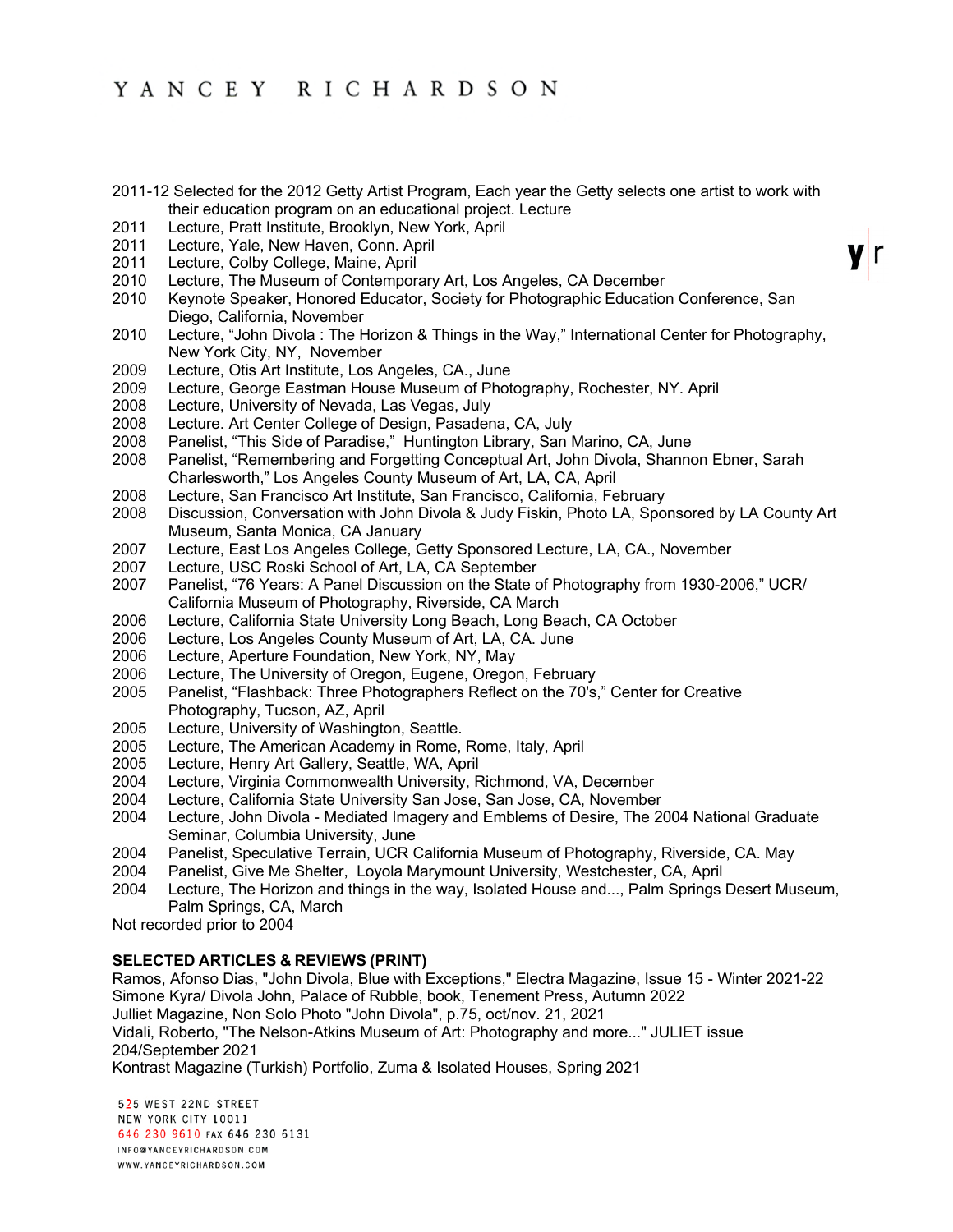Westerbeck, Colin, Books: Jona Frank and John Divola, Artillery Magazine, May 4, 2021 NACHBILDER: Eine Foto Test Anthologie, book, Sector Books, 2021 Peterson, Marina. "Atmospheric Noise: The Indefinite Urbanism of Los Angeles," book, Duke University Press, 2021 Campany, David, "Running, Falling, Flying, Floating,Crawling," Book, Saintlucy Press, 2020 "Pictures ," Book, there..., 2020 Barrett, Terry, Book, "Criticizing Photographs," Routledge, 5.22, p. 110, 2020 Burbridge, Ben & Pollen, Annebella, "Photography Reframed; New Visions in Contemporary Photographic Culture," Book, Routledge, 2020 Kaleidoscope, Lorenzo Senni interview with Hans Ulrich Obrist, Photographs by John Divola 2020, Issue SS20, After Images. A Photo Text Anthology, Book, Zurich University of the Arts and Fotomuseum Winterthur, Zurich, Switzerland 2020 Kaleidoscope, Issue 36 - Spring/Summer 2020, Lorenzo Senni (photography by John Divola, interview by Hans Ulrich Obrist) Campany, David "On Photographs," Book, Thanmes & GHudson (UK) MIT Press (US) 2020 Haddad, Nattalie, "Southland at Gallery Luisotti," Pick, Artforum Wilkinson, Tim, "Drivers Lincence," 3 images reproduced, The Book of Books Volume II insert, Architectural Reviw, May 2019 Hotel #5, Journal, p.21-38, portfolio of images, Summer 2019 Erlander, Olivia & Ortega-Govela, Luis, "Garage," Book, folio of images, MIT Press, 2019 Photography in Berlin, PiB, Cover image and spread, Sept/October 2019 Witt, Andrew, Oxford Art Journal, Volume 41, Issue 3, 1 December 2018, Cover & Pages 403-426, Lyford, Amy, 2018, "Art of the West, Selected Works from the Autry Museum," Embodiment an Visuality in John Divola's *Occupied Landscapes*(Yosemite), 1989-1992". (book) University of Oklahoma Press, Appleford, Steven "Experience 35: Grounded" John Divola and Zoe Crosher at El Segundo Museum of Art. Artillery Magazine, September 4, 2018 Centerfold Magazine, portfolio of images, London, 2018 Wolfe, Charles, CALIFORNIA LANDSCAPES: JOHN DIVOLA AND THE CINEGEOGRAPHYOF SERIAL PHOTOGRAPHY, article from "The Image in Early Cinema", (book) Indiana University Press Aperture Magazine 232, Los Angeles, , "John Divola & Mark Ruwedel: A coversation with Amanda Maddox," p-28-37, 2018 Knight, Christopher, "Review: As planes take flight at LAX, two photographers find a darker reality below in 'Grounded'," Los Angeles Times, Aug. 3rd, 2018 "Aperture Coversations," book, p.112-122, Aperture, NY 2018 Wyszpolski, Bondo, "Grounded"-Divola, Crosher atESMoA, Easy Rider News, 6/21/2018 "The Image In Early Cinema: Form and Material," book, article, Charles Wolfe, "California Landscapes, John Divola and the Cine-Geography of Serial Photography," p 212 -227, Indiana University Press, 2018 Genda #2," Animals as Permanent Followers," Genda Magazine, four images, Italy, 2018 Peterson, Marina, "Atmospheric Sensibilities: Noise Annoyance, and Indifinite Urbansim," Social Text (2017) 35 (2 (131)): 69-90. "Really Good Dog Photography," Book, Hoxton Mini Press & Penguin Books, Article & 5 images reproduced, 2017 "Before-and-After Photography: Histories and Contexts." book, cover and ""Noise Abatement Zonae" John Divola's Photographic Fulcrum," p.59 - 78. Josh Bear & Kate Palmer Albers. Bloomsbury Academic 7-27-2017 "The Wite Review," Journal, Portfolio Insert with 14Vandalism Images, No. 20, 2017 "Five Minutes," Breif Interviews, 2016 & 2017, , University of Oregon, Oregon Web Press, 2017 Biller, Steve, "The Interventionist, Trips through Southern California wastelands led John Divola to the Whitney Biennial, Springs Life Magazine, p.26-29, June 2017525 WEST 22ND STREET

r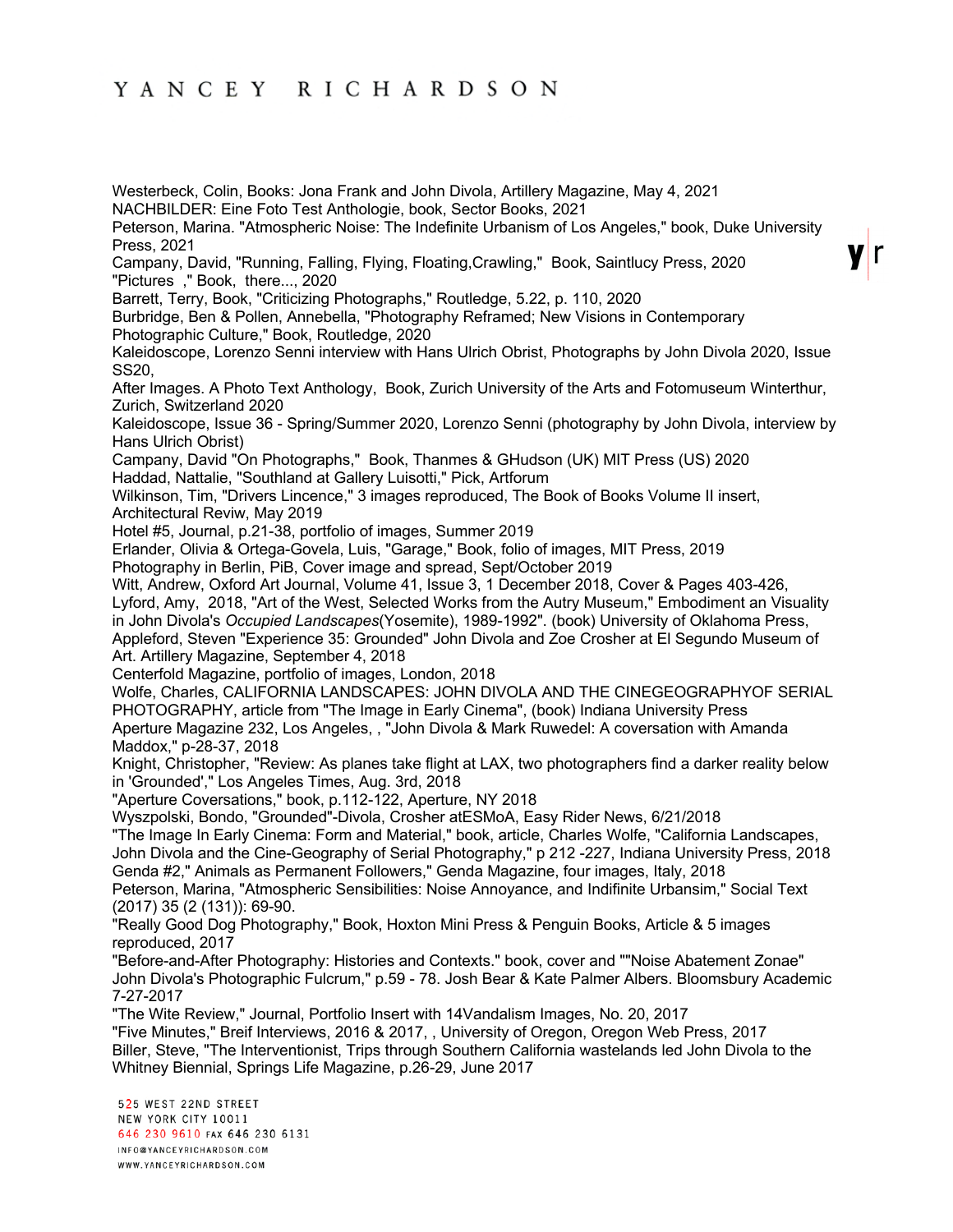Campany, David, "David Campany on his Whiotechapel Exhibition," June 2, 2017 pdf Exit Magazine, #66, "Buy, Cook, Eat," four images reproduced, May 2017 Schuh, Hannah, Art (Germany) magazine, John Divola, May 2017 Novak, Atklas, "Comparative Works: Gallery Luisotti Host Reception for SUmmer Exhibition, Santa Monica Mirror, 8/28/207 Bourland, Ian, "Here Comes The Sun," Reiview exhibition at the Columbus Musseum of Art, Aperture 1/5/2017 Plantation Journal, Sculptural Corners, Interview with John Divola" May, 2016 Musee Magazine, Issue #15, Place, 2016, Kaleidoscope, "Interview, John Divola," Issue 27, Summer 2016 Nichols, Kimberly, "Dents and Abrasions by John Divola," Art Dependence Magazine, April 15, 2016 The New Yorker, Maccarone Gallery, April, 11, 2016 Rosen, Steven, "John Divola scores a hit at Foto Fest," CityBeat Baumgarden, Julie, "The Mysterious House That Inspired an L.A. Artist New Show" The New York Times Style Magazine, March 14th, 2016 Jones, Kristen M., "Walkers: Hollywood Afterlives in Art and Artifac' Review," Wall Street Journal, Nov. 17, 2015 Simmons, William, "Review: John Divola at Galeria Pedro Alfacinha," Aperture Magazin, November 2015 Chocehetti, Faderica, Pik Magazine, "John Divola, Generic Sculpture," #09, 2015 Matte, Issue No. 40, Homeless, October 2015. Fiske, Courtney, "John Divola," Review of Wallspace Exhibition, Art in America, December 10th, 2014 Hill, Jason, "John Divola: As Far as I Could Get," X-Tra,LA, Volume 16, Number 4, Summer 2014 Adbusters, #114, Volume 22, No.4, Inside back Cover, August 2014 Columbia: A Journal of Literature and Art, 2014, Issue 52, Columbia University, NY Durantini, Lorenzo "Syntax and Dispersal," Foam, Under Construction: New Positions in American Photography #38, P. 79, 2014, Amsterdam, Netherlands Double Magazine, "N27," May 5, 2014, Paris IMA, Living With Photography, "John Divola", 8 images reproduced, Vol. #7, Spring 2014, Japan Westerbeck, Colin, "Depicting Desolation." Review of SBMAt, Pomona College Art Museum, LACMA exhibitions, Art In America, March, 2014 Perret, Dorothée; Engh, Marius; Divola, John, "Out There: John Divola and Marius Engh in Conversation with Dorothée Perret, Poster, p.75-83. Paris, LA Magazine, Issue #11, Spring 2014 Diner, Eli, "John Divola." Artforum Magazine, p 222, February 2014 Winant, Carmen, "John Divola," Frieze no. 160, January - February 2014 Sticks, Lea, "LACMA Retrospective, the first dedicated to John Divola," Il Muro Magazine, Italy, January 13, 201 Wagley, Catherine, "John Divola: As Far as I Could Get," Photograph Magazine, January - February 2014 Olsberg, Nicholas, "Shattered Glass: The History of Architectural Photography" The Architectural Review, December 22, 2013 Blind Spot, 20th Anniversary Issue, Blind Spot #47, Fall/Winter 2013 Posehn, Kristin, "John Divola: As Far As I Could Get," The Miami Rail, Winter 2013 Griffen, Jonathan, Aperture 211, Summer 2013, pdf, Fleishman, Jeffrey, "John Divola Photographs, an Elusive Presence," The Los Angeles Times, Profile, December 14, 2013 Williams, Maxwell, "John Divola's SoCal Moment," Art in America, Previews, October 8, 2013 Sugden, Chloe, "Urban Guerrilla Art: (Re -) Imaging Public Space through Artistic Intervention," Dissect Journal 1, Winter 2013 Knight, Christopher, "Review: It Takes a Real Drive to See 3-part John Divola Retrospective," Los Angeles Times, 10/31/13 Kelsey, Coleen, "John Divola's Floating Eye." Interview Magazine, December 2013 525 WEST 22ND STREET

r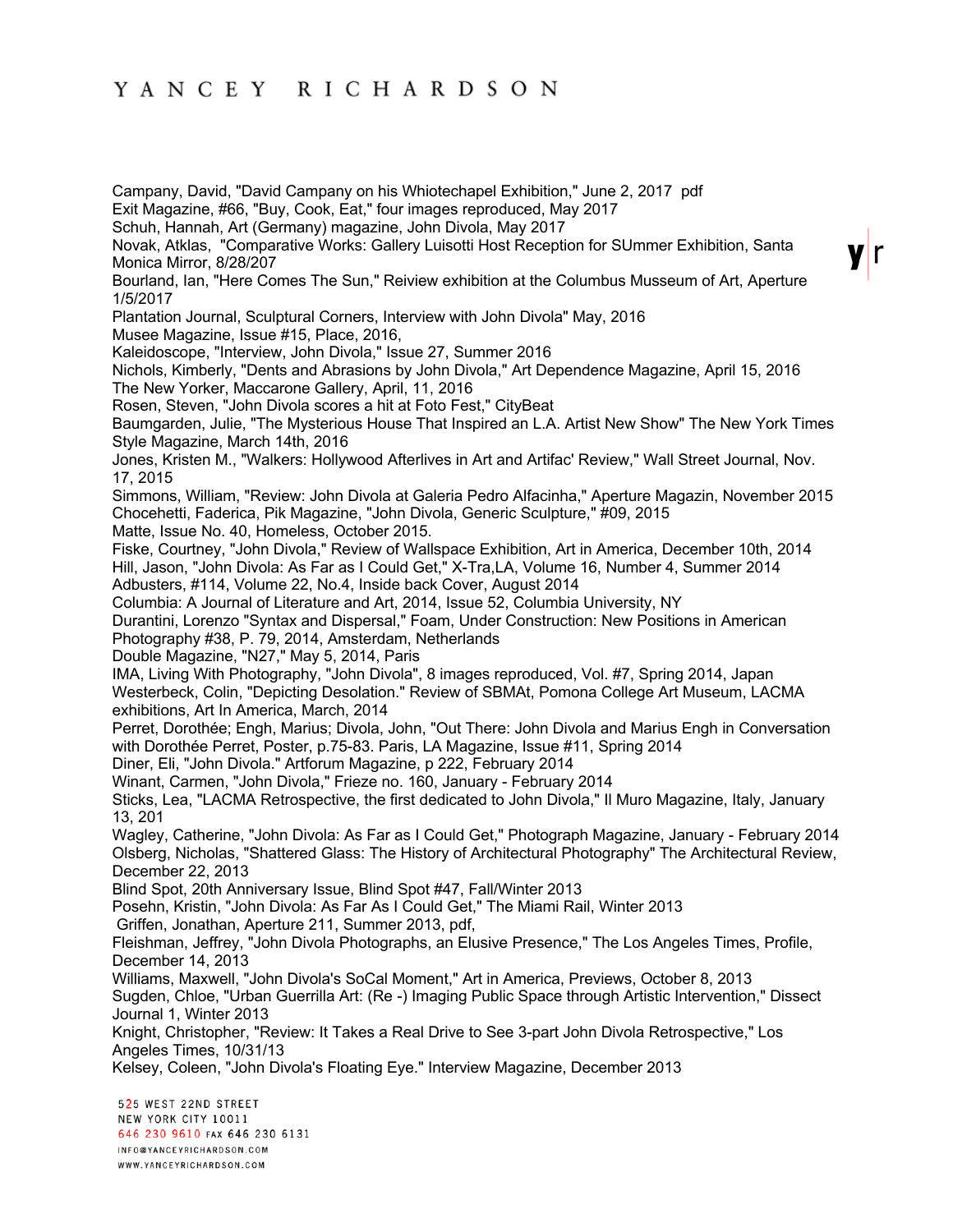Donelan, Charles, "John Divola's Photography. Three-Part Show Examines California Artist Career," Santa Barbara Independent, October 31, 2013.

Palais #18, Review of "Push Pins in Elastic Space, Galerie Nelson-Freeman, 1 image reproduced, Summer 2013

Exit 50: Disasters, p.23, Rosa Olivares Ed., Madrid: Spain, 2013

Mclean-Ferris, Laura, "John Divola, Laura Bartlett Gallery," Frieze Magazine, UK, February 2013, Santandrea, Guido, "John Divola, Laura Bartlett Gallery," this is tomorrow, Magazine, Feb. 11th, 2013 "Zuma Series, Photographs John Divola," 6 images reproduced, Doingbird Magazine, UK, Jan 2013 Prince, Mark, "John Divola," Review of Kunstverein Freiburg Exhibition, Art In America, 12/28/12 Ollman, Leah, " Review: Provocative parallels between pictures at Ambach & Rice." Review of "Lost & Found: Anonymous Photography in Reflection," Los Angeles Times, December 27, 2012 Nero Magazine, "From The Chateau to Skidrow" words by Mathias Conner, Images By John Divola, 7

images reproduced, Autumn 2012

Prince, Mark, "The Documentary Effect," Art Monthly #361, November 2012

Afterimage, Volume 39, No. 6, May/June 2012, Cover

Joan, February 14, 2012

Muckenfuss, Mark, "Riverside: UCR Professor enjoying plenty of exposure," The Press Enterprise, January 10, 2012

Knight, Christopher, "Art Review: John Divola at LAXART," Los Angeles Times, December 23rd, 2011 Shaw, Michael, "John Divola and Amir Zaki, Angles Gallery, September 10-October 29" Modern Painters, November 2011

Issues in Science and Technology Magazine, National Academy Pres,Texas, page 83,Winter 2012. Schambelan, "Post Cards From the Edge: Elizabeth Schambelan on John Divola's "Zuma" 1977-78" Artforum, October 2012

Hunt, W. M.,"The Unseen Eye: Photographs From the Unconscious," book, Aperture, 2011 Hart Chambers, Christopher, "John Divola. Wallspace - New York," Flash Art, July/September 2011 Rosenberg, Karen "John Divola: Trees for the Forest," New York Times. May 20, 201, p. C 25.

Wiley, Chris, "Giving Up The Ghost," feature article, 11 images, Kaleidoscope Magazine, No. 10, Spring 2011, UK

Strapazin nr. 102, "Isolated Houses" Front & Back Cover, 8 images reproduced, Spring 2011, Switzerland Moshakis, Alex, "John Divola," It's Nice That #5, article & 18 images, Mar. 2011, London, United Kingdom

art ltd, cover image, March/April 2011,

Davis, Stacy, "From a Distance," Review of exhibition at the Riverside Art Museum, Inland Empire Weekly, January 24, 201

Hanania, Estele," John Divola est Notre Idole à Tous", VICE Magazine, 8 images, France, December 2010,

Troyan, Michael, "MGM, Hollywood's Greatest Backlot," Book, Santa Monica Press, p.217, 276, 277, 278, 284. 2011

Zellen, Jody, "Constructed Realities," Afterimage: The Journal of Media, Art, and Cultural Criticism, 38.3. Fall 2010,

Review of LAXAR

Ollman, Leah, "Snapshots into the existential," Review of LAXART exhibition, Los Angeles Times, D19, August 6, 2010

"Words Without Pictures," (book) LACMA / Aperture, NY, 2010

Esquire Magazine (Russian Edition), p. 58 - 60, 4 images reproduce, May, 2010

Esquire Magazine (Russian Edition), p. 76 -84, 5 images reproduced, April, 2010

Foster, Daniel, "Photographer Chronicles Desert Dogs," The Press Enterprise, Wed., February 17, 2010 Blind Spot, Issue 41, 3 images reproduce, January, 2010,

Lathan, Jack, Pin-Up Magazine, Issue 7, p.16, 4 images reproduced, Fall Winter 09/10

525 WEST 22ND STREET NEW YORK CITY 10011 646 230 9610 FAX 646 230 6131 INFO@YANCEYRICHARDSON.COM WWW.YANCEYRICHARDSON.COM

r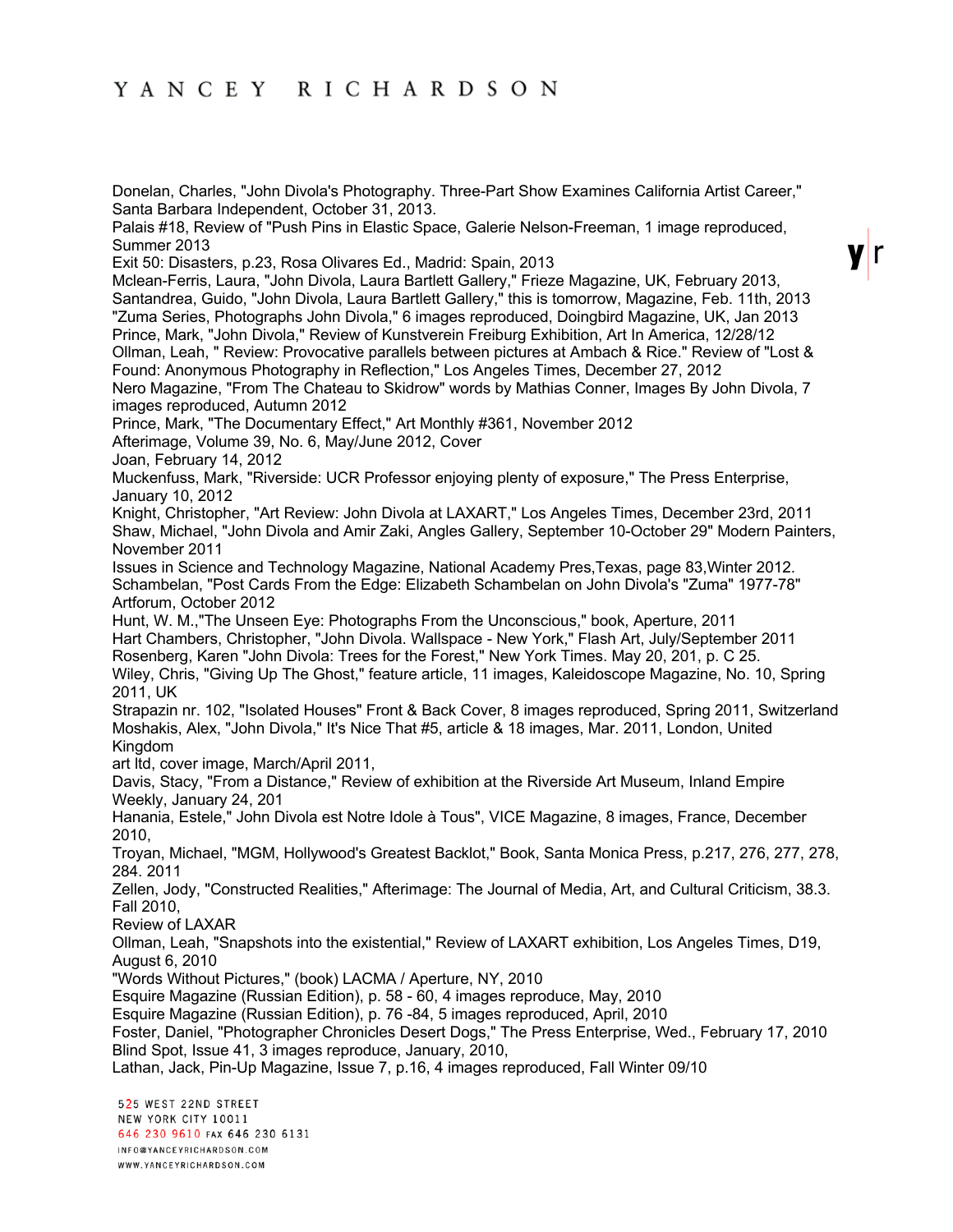Wolgamott, L. Kent, "Picturing the Lay of the Land," review of "Altered Land, Photography in the 1970's," at the Sheldon Museum of Art, Jurnal Star, August 15, 2009 Neon: Artcetera From The Nevada Arts Council ,"Dogs Chasing My Car in the Desert," 17 images reproduced, p3-5, Summer 09 Exit Magazine, #34 Coches/Cars (May/ June/ July - 2009) Knight, Christopher, "John Divola Travels Through Space," review of exhibition at Gallery Luisotti, Los Angeles Times, January 23, 2009, Pincus, Robert, "Animal Kindom," San Diego Union-Tribune, March 19, 2009 N + 1, Number 7, 2008, p.80, Tar Magazine, Portfolio, "As Far AS I Could Get," Premier Issue, Fall 08, p.298-301, eight images reproduced. Divola, John, Never Ending Garden 6, June 2008, 2 images reproduce, Tokyo, Japan Divola, John, "Dogs Chasing My Car In The Desert," High Desert Journal, essay & 7 images, p.24-29, Spring 2008 "As Far As I Could Get," John Divola, Farewell Books, 28 pages, 13 images, (Book/Pamphlett), 2008 "5 approaches - Open Shuter - on contemporary photography," Gallery Image, (Book) 63-4, 2007 Campany, David, "Photography and Cinematic Surface," p.41 - 49, Aperture Magazine 188, Fall, 2007 Exit #26, Portfolio, "Through The Window," p.46-55, May/June/July 2007 Tumlir, Jan, "Sci-Fi Historicism : Part Two," Falsh Art, May/June 2007 Tumlir, Jan, "Sci-Fi Historicism : Part One," Falsh Art, p. 102-105, March/April 2007 Kagamaster, Allie, "John Divola: Though His Lens," Profile. 951 Magazine, p.58. June 2007 Camilloni, Jude, "Beauty in the Beast: John Divola...," Palm Springs Life, P.60, March 2007 New Yorker Magazine, Goings on About Town, December 25, 2006 - January 1, 2007. McGovern, Thomas, "State Of Photography," Afterimage, p.4-6, 6 images reproduced, Vol. 34, N0.3 Winter 2006. Biller, Steven,"Good Vibrations," p.10-18, Art + Culture, Palm Springs Life, Winter/Spring 2007 Strosnider, Luke, "George Eastman House's "Why Look At Animals, " City Newsweekly, Rochester, NY, November 1, 2006, Knight, Christopher, "On The Modern Trail," review of Getty exhibition, Article with illustration, Los Anges Times, Calendar Section E1, E8, E9, Wednesday, October 25, 2006 Sullivan, Missy, "Twelve Undervalued Photographers," Forbes Collector Magazine, reproduction, 10/25/06 Knight, Christopher, "When Dogs are in Hot Pursuit," review of P. Faure exhibition with reproduction, Los Anges Times, Calendar Section, May 19, 2006. Motley, John, "John Divola," Review of Blue Sky Gallery Exhibition, The Portland Mercury, Portland Oregon, February, 16th, 2006 Article with illustration, "Isolated Houses," The Desert Sun E3, March 12, 2006 Blind Spot, Portfolio of images, P.9 - 15, Issue #30, Summer 2005 Kline, Christina, The Lateral Slip", review of exhibition, Art Papers, p. 55-56, May/June 2005 Walroth, Tanja, "John Divola, Dogs Chasing My Car in the Desert,' book review, Foam: Quarterly Photography Magazine, p146, No. 8, 2005 Mis, Marla, "Artificial Nature," Pozytyw Foto, Portfolio of Images, p77-82, Summer 2005 Cotton, Charlotte, "The Photograph as Contemporary Art," book, p. 208-09, Thames & Hudon, London 2004 "Looking at Los Angeles," Metropolis Books, p.78,79,95,116,235, 2004 Garcia, Erin, "Temporalscape," review of exhibition at Haynes Gallery 6/04,Volume31, No.2, Camerawork Magazine, 2004 Protzman, Ferdinand, "Landscape: Photographs of Time and Place,"book, p.35 & 44, National Geographic Press, 2003 Tumlir, Jan, "John Divola: Patricia Faure Gallery," Artforum, review, September, 2003525 WEST 22ND STREET NEW YORK CITY 10011

r

646 230 9610 FAX 646 230 6131 INFO@YANCEYRICHARDSON.COM WWW.YANCEYRICHARDSON.COM